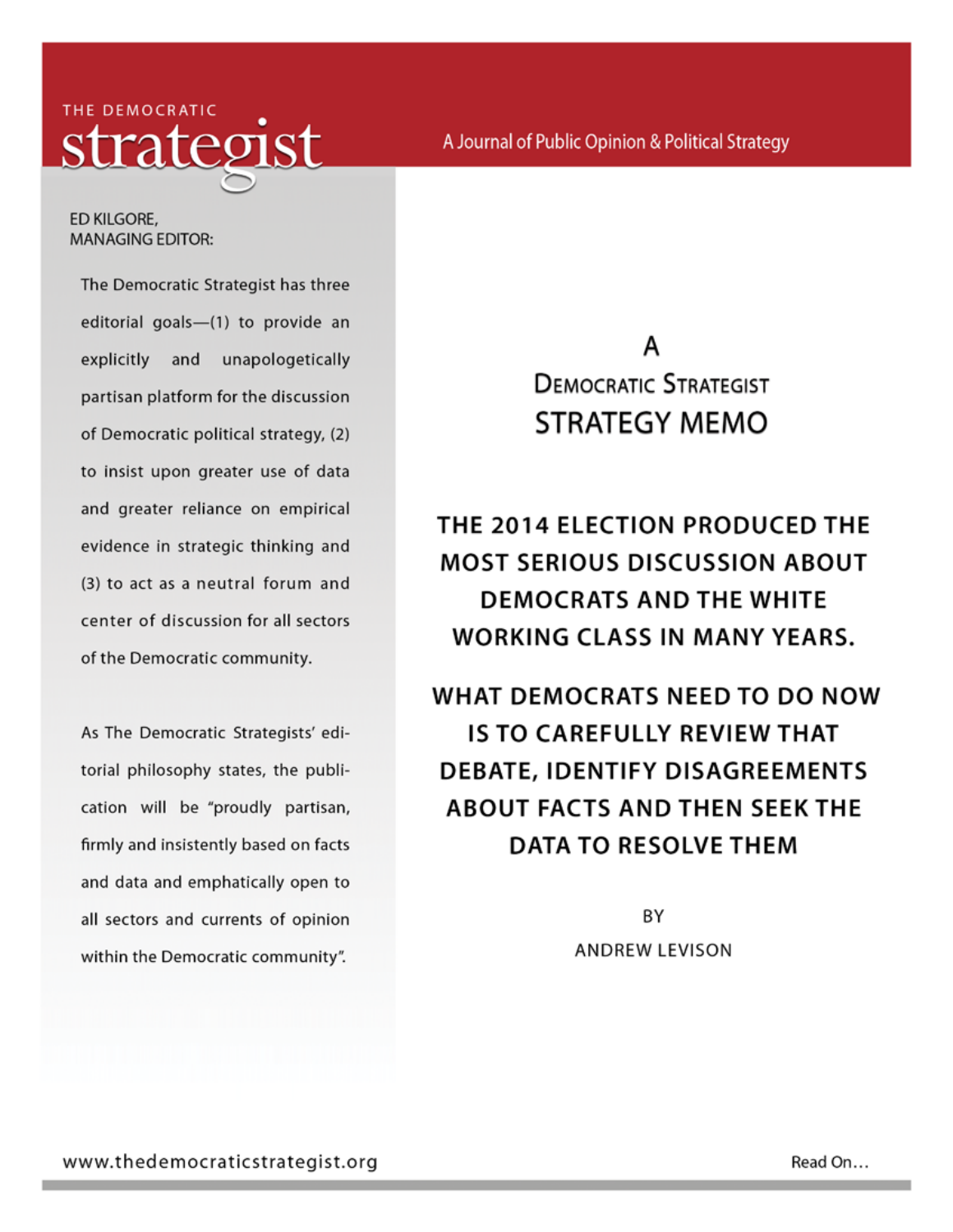

**TDS Strategy Memo: The 2014 election produced the most serious discussion about Democrats and the white working class in many years. What Democrats need to do now is to carefully review that debate, identify disagreements about facts and then seek the data to resolve them**

#### *By Andrew Levison*

The 2014 elections generated the most robust discussion about Democrats and the white working class in several decades. In the last few weeks opinion articles about this critical challenge for the Dems have appeared in the New York Times, The Washington Post, The National Journal, Politico, The New Republic, The Washington Monthly, The American Prospect, The Nation, Mother Jones, Slate, Salon, Talking Points Memo, The Daily Beast and a range of other publications.

The first-of-its-kind *June 2014 Roundtable on Progressives and the White Working Class* a roundtable organized and published jointly by The Democratic Strategist and The Washington Monthly—played an important role in this unique discussion. The roundtable was directly cited by Thomas Edsall in The New York Times, E.J. Dionne in The Washington Post, Noam Scheiber in The New Republic, Kevin Drum in Mother Jones, Jamelle Bouie in Slate and many other commentaries used data and quotes drawn from the contributions to the June 2014 roundtable discussion.

This degree of attention to the White Working Class Roundtable is both important and gratifying. But to derive the maximum benefit from the entire post 2014 election discussion it is vital that Democratic strategists pursue the analysis to the next level. All too often valuable intra-Democratic debates peter out and are forgotten because there is no organized follow up to the initial burst of discussion.

This has become even more crucial in recent weeks because the growing media attention to Elizabeth Warren has elevated to central importance the question of whether her progressivepopulist message and agenda can actually prove more attractive to white working class voters in 2016 than a more cautious and conventional Democratic platform. Democrats have debated the issue of populism versus centrism for decades without reaching a consensus, but the need to seek empirically based answers to this question is now greater and more urgent than ever before.<sup>\*</sup>

<sup>\*</sup>*Note: A number of commentators have noted that the term "populism" has negative connotations tracing back to its roots in the original populist movement at the turn of the last century and its application to less than admirable historical figures like Huey Long of Louisiana. In this discussion the term "progressive-populist" will be used rather than simply "populist" in order to indicate that it is the progressive ethos and philosophy of New Deal/trade union liberalism with its central concern for the welfare of the working class that is being referenced and not the turn of the century or the Huey Long political tradition and perspective.*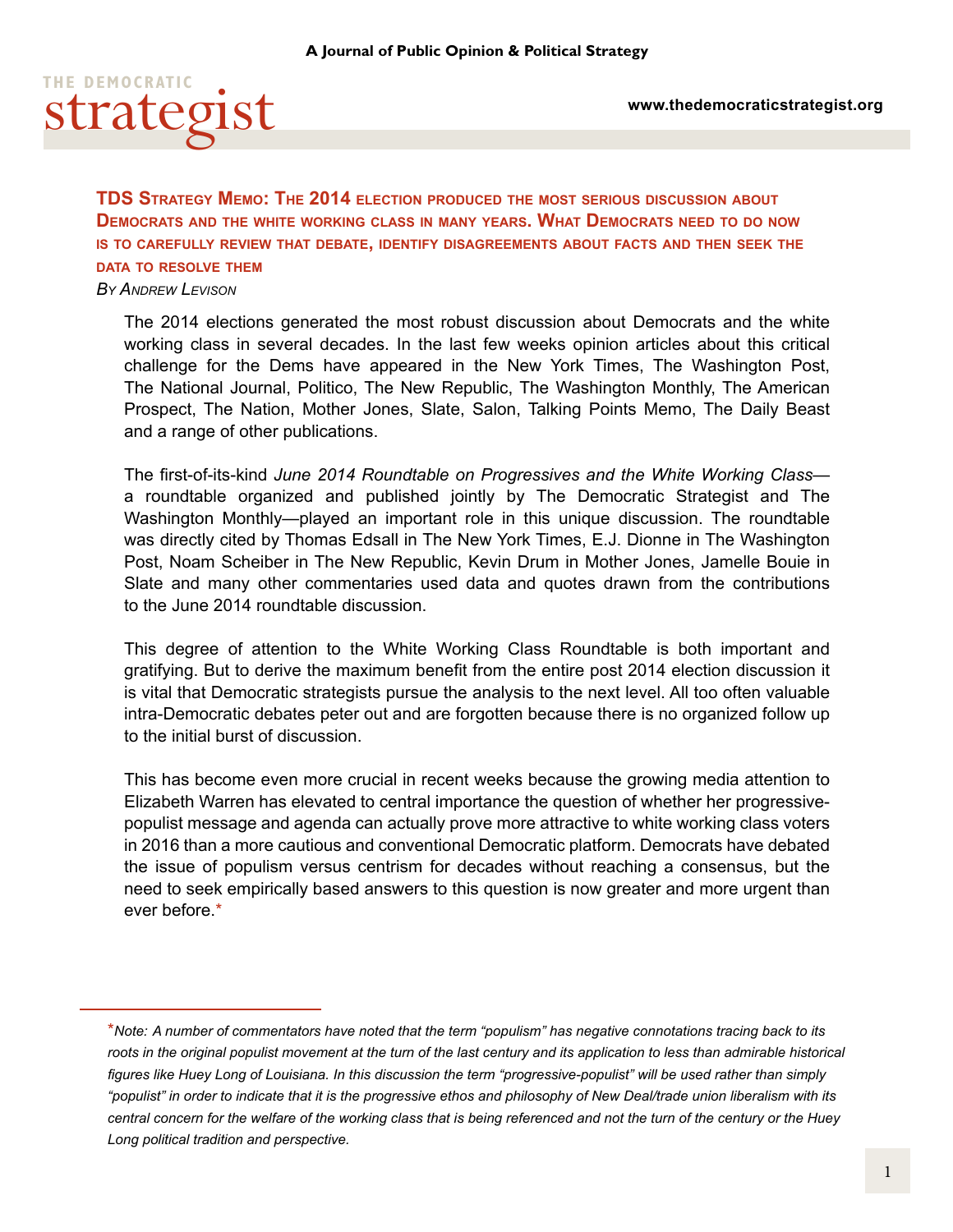There are three steps that should be taken to advance the discussion:

- 1. *Identify the main viewpoints and perspectives expressed in the recent round of commentaries on the white working class and determine the areas where significant unresolved questions or disagreements over facts exist.*
- 2. *Reformulate the main views into propositions that are*—*at least in principle*—*possible to evaluate empirically.*
- 3. *Determine the kind of evidence needed to validate or refute each of these propositions and create an organized plan to obtain it.*

The following pages present an initial analysis that follows this approach. It reviews the recent intra-progressive discussion regarding the Democratic Party and the white working class expressed in key articles by Bob Kuttner, William Greider, Kevin Drum, Noam Scheiber, Greg Sargent, Jamelle Bouie, Ruy Teixeira and John Halpin and Tom Edsall.\*

In the coming weeks the Democratic Strategist will seek to stimulate a wide discussion and debate among all perspectives and sectors of the Democratic coalition regarding the issues raised in these analyses – issues that are absolutely central to Democrats hopes for 2016 and beyond.

To begin, however, we need to quickly review the basic facts about white working class voters that emerged from the election results.

## **Part I. The White Working Class and the 2014 Elections**

Using the 2014 exit polls, Ruy Teixeira and John Halpin concluded the following:<sup>1</sup>

Congressional Democrats lost white, non-college—or working-class—voters by a whopping 30 points in 2014—34 percent to 64 percent—essentially identical to their 2010 performance of 33 percent to 63 percent.

However, the 30-point deficit for House Democrats in 2014 represents a significant slippage when measured against their 23-point deficit in 2012.

<sup>\*</sup>*Note: this review is explicitly limited to analyses by firmly pro-Democratic commentators and therefore does not discuss a number of post-2014 election articles that propose methods by which the GOP can win even greater white working class support than it currently enjoys. It also does not review Joel Kotkin's idiosyncratic analysis of "The New Class Conflict" which updates the familiar Newt Gingrich-Fox News faux-populist argument that the modern Democratic Party is actually run by a "new ruling class" of Silicon Valley-Hollywood-Ivy League-Wall Street "gentry" liberal elitists who hold white working class people in utter contempt and maintain their political power by channeling taxpayer funds to programs that buy the political support of undeserving minorities, feminists, environmentalists and other liberal constituencies at the expense of working Americans. Although [in a recent article2](http://www.thedailybeast.com/articles/2014/12/21/time-to-bring-back-the-truman-democrats.html) Kotkin suggests "Truman Democrats" as an alternative, the political coalition and party platform he advocates would politically and sociologically more closely resemble today's Republican Party.*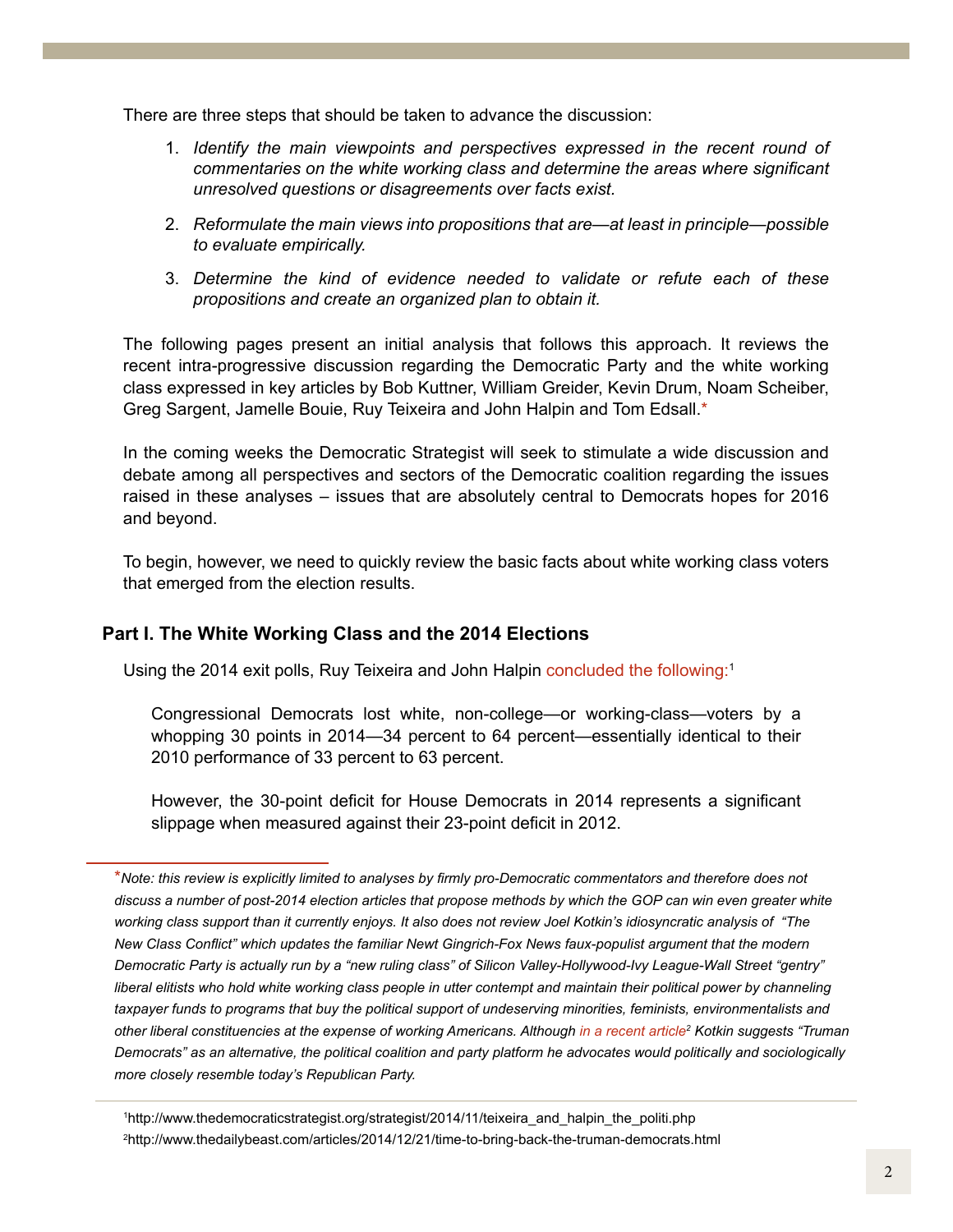It is misleading to directly compare the results of presidential year elections like 2008 and 2012 with off-year elections like 2010 and 2014, however, because a much smaller and different pool of voters turns out in the off-year contests. One can get a more consistent picture of recent changes in white working class attitudes by looking instead at the trends in Obama's job approval over the entire period from 2008 to 2014.



Here's what the most recent Gallup survey shows:\*

While a decline is evident among both white college graduates and white non-college graduates the decline is clearly sharper and deeper for the non-college graduates.\*

Now consider the difference between white working class men and women:



\**Note: Although non-college graduates include some individuals who one would not necessarily consider working class, the overlap is quite substantial. Roughly 2/3rds of non-college graduates are in jobs most people would consider "blue collar" or "working class" rather than "white collar" or "middle class."*

*And here is an even more detailed look at differences in [support for the Democratic Party by education3](http://www.washingtonpost.com/blogs/the-fix/wp/2014/11/20/the-democratic-partys-number-one-problem-visualized/)*

3 http://www.washingtonpost.com/blogs/the-fix/wp/2014/11/20/the-democratic-partys-number-one-problem-visualized/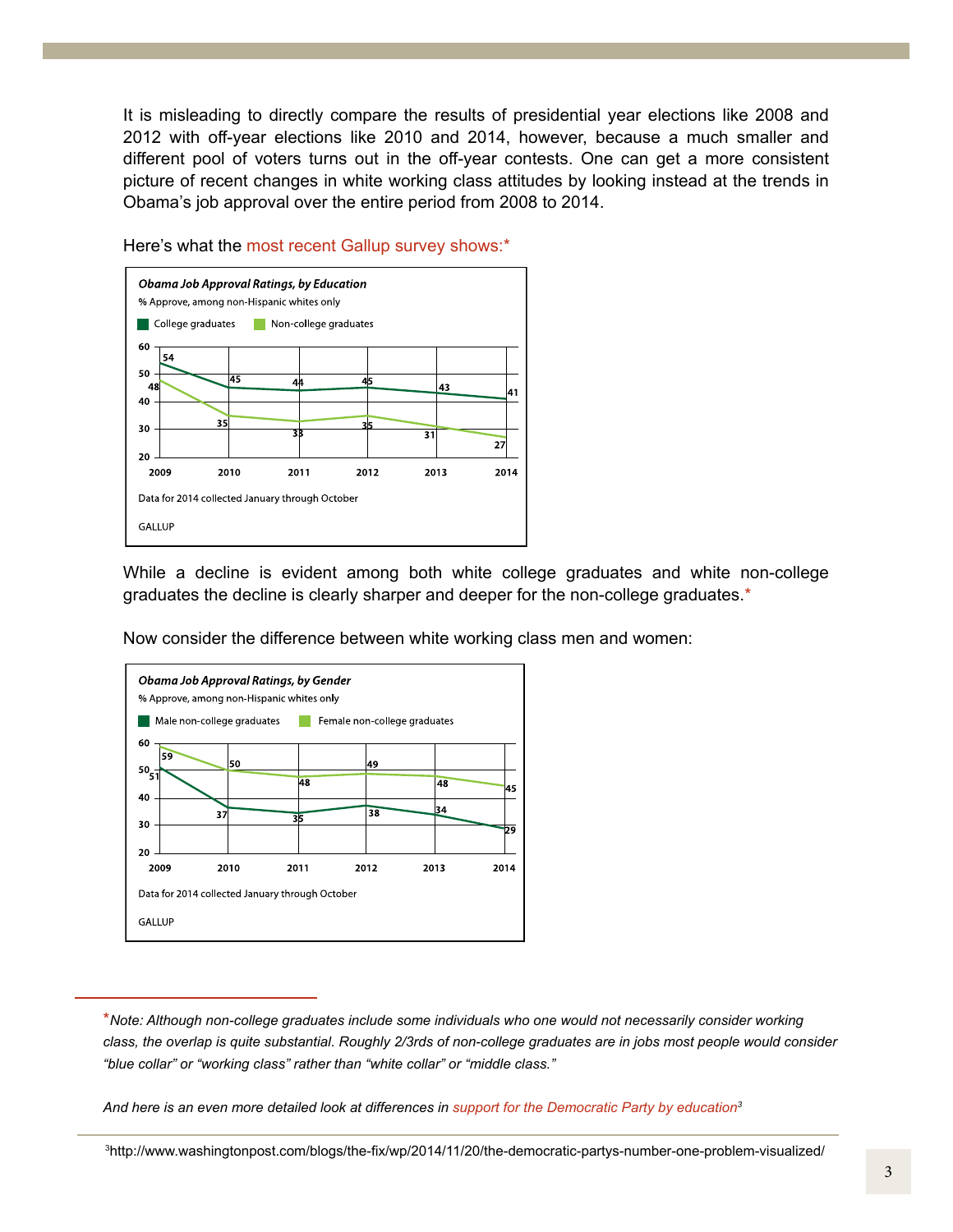Men are significantly more negative toward Obama than are women, but the downward trend in approval over the last 6 years is similar for both sexes.

Turning to differences between younger and older white working people, the post-November Gallup results do not seem to show the kinds of significant differences between Millennials and older workers than appear on a variety of questions regarding many specific social and economic issues. Among white working class voters 50 and above, for example, the Gallup survey showed that Obama's job approval stood at 28 percent and at 24 percent among those 30 to 49. Among Millennial workers, however, Obama's job approval was still only 30%, a level of support not substantially different from that of older working Americans. This Gallup poll is, of course, only one survey but the size of the sample is substantially larger than in many other opinion polls, making it particularly significant.

Most important, in every age group the absolute level of Obama's job approval was profoundly low, representing levels of white working class support far below that which would be needed for Obama to win reelection were he legally able to run again in 2016.

It is important to note, however, that the disaffection of white working class voters toward Obama is not a departure from the past but rather part of a deep, decades-long trend of increasing alienation and rejection of the Democratic Party as a whole. [Here, for example, is a](http://madeinamericathebook.wordpress.com/2012/01/04/the-working-classs-party/)  chart<sup>4</sup> of changes in white political identification with the two political parties since 1973.\*



It is clear that the decline in white working class support for the Democratic Party neither began with the election of Barack Obama nor that support for the Democrats would necessarily rebound when some other candidate begin to campaign for the oval office.

<sup>\*</sup>*Note: this chart is limited to high school graduates rather than including all non-college graduates but the basic trend*  is similar for both groups. Limiting the sample to high school graduates also has the advantage of focusing on a more *sociologically "pure" group of working class voters. 80% of individuals with only a high school diploma are in jobs most people would clearly consider blue collar or working class.* 

<sup>4</sup> http://madeinamericathebook.wordpress.com/2012/01/04/the-working-classs-party/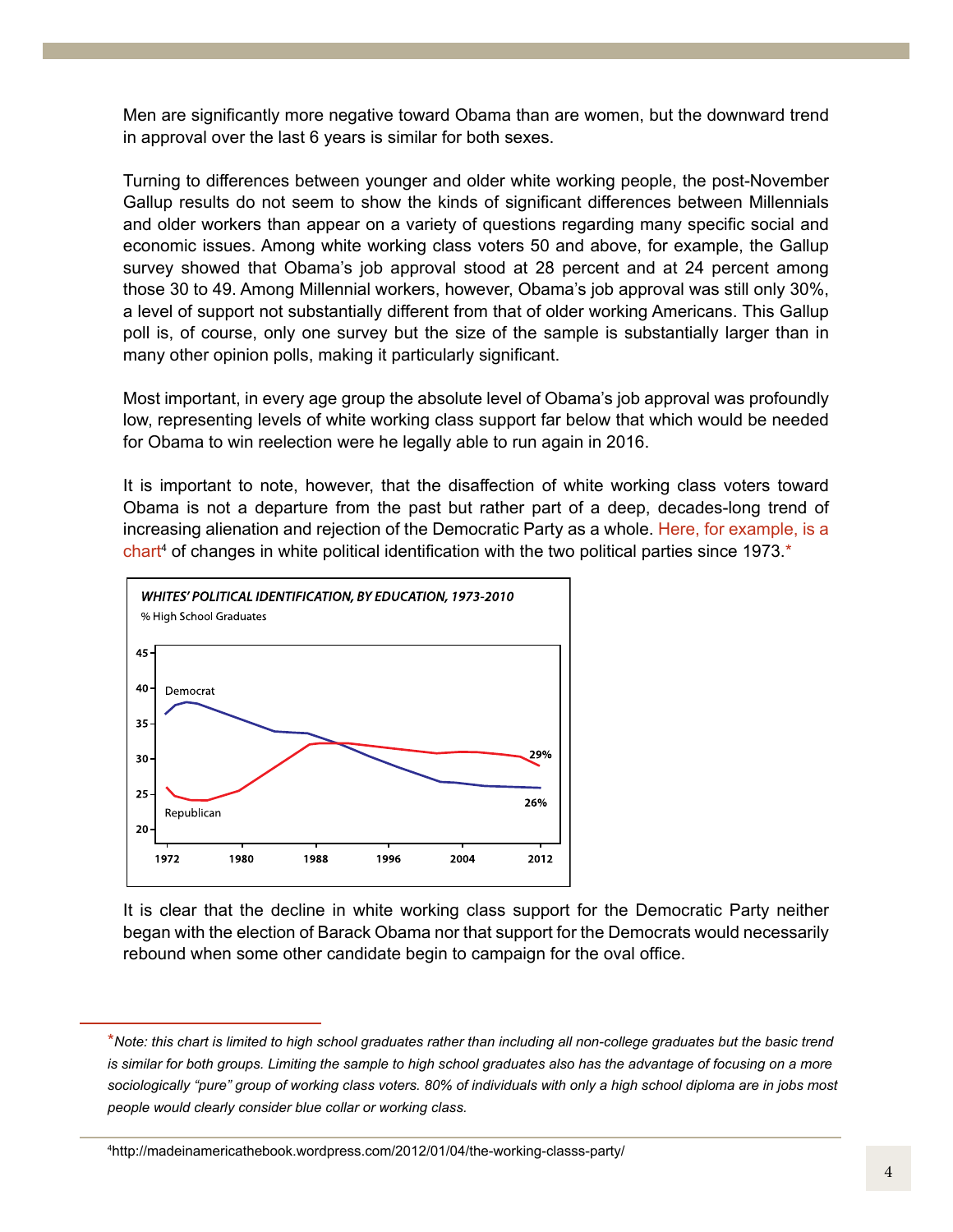**Part II. How progressive and Democratic strategists interpret the voting behavior of the white working class in the elections of 2014:**

 **1. Among progressive Democrats an inadequate embrace of populism is the most popular explanation for white working class disaffection.**

Without question, among progressive Democrats the most popular explanation for the lack of support Democrats received from white working people in 2014 was the Democrats failure to offer a robust populist message and agenda.

Here, for example is Bob Kuttner writing in The American Prospect<sup>5</sup>

Obama failed to rally much enthusiasm from either camp [the white working class or minorities] because his proposals were so feeble, and because the administration continues to coddle the big banks, suggesting whose side Obama is really on.

Why not just embrace the \$15.00 minimum wage? …Minimum wage increases were approved in Alaska, Arkansas, Nebraska and South Dakota—not states with large minority populations. Guess who turned out to support these? The white working class! Why wasn't our president leading this parade? …Or how about embracing serious public investments on infrastructure to create good blue-collar jobs? Republicans, of course, will oppose these outlays. But that's the whole point. Make it clear who is on which side.

…There was a time when the black and white working class, the old and the young, could unite behind robust Democratic demands for a fair economy—a time when Democratic presidents played the role of teachers, and made clear which party was on the side of regular people. Until those demands are heard again, white working class voters disgusted with government are likely be swayed by Republicans—and blacks, Hispanics and young people are likely to stay home.

Writing in The Nation magazine<sup>6</sup>, William Greider echoed Kuttner's view and went even further by arguing that the Democrats as a whole had actively and deliberately betrayed their former white working class supporters:

…the Democrats ran on a cowardly, uninspiring platform: the Republicans are worse than we are. Undoubtedly, that's true—but so what? The president and his party have no credible solutions to offer. To get serious about **inequality** and the deteriorating middle class, Democrats would have to undo a lot of the damage their own party has done to the economy over the past thirty years.…Long ago, the party abandoned its working-class base (of all colors) and steadily distanced itself from the unglamorous conditions that matter most in people's lives. Traditional party bulwarks like organized **labor** and racial minorities became second-string players in the hierarchy that influences party policy. But the Dems didn't just lose touch with the people they claimed to speak for; they betrayed core constituencies and adopted pro-business, pro-finance policies that actively injure working people.

<sup>5</sup> http://prospect.org/article/how-democrats-can-win-back-white-working-class-and-increase-turnout-among-blacks-andlatinos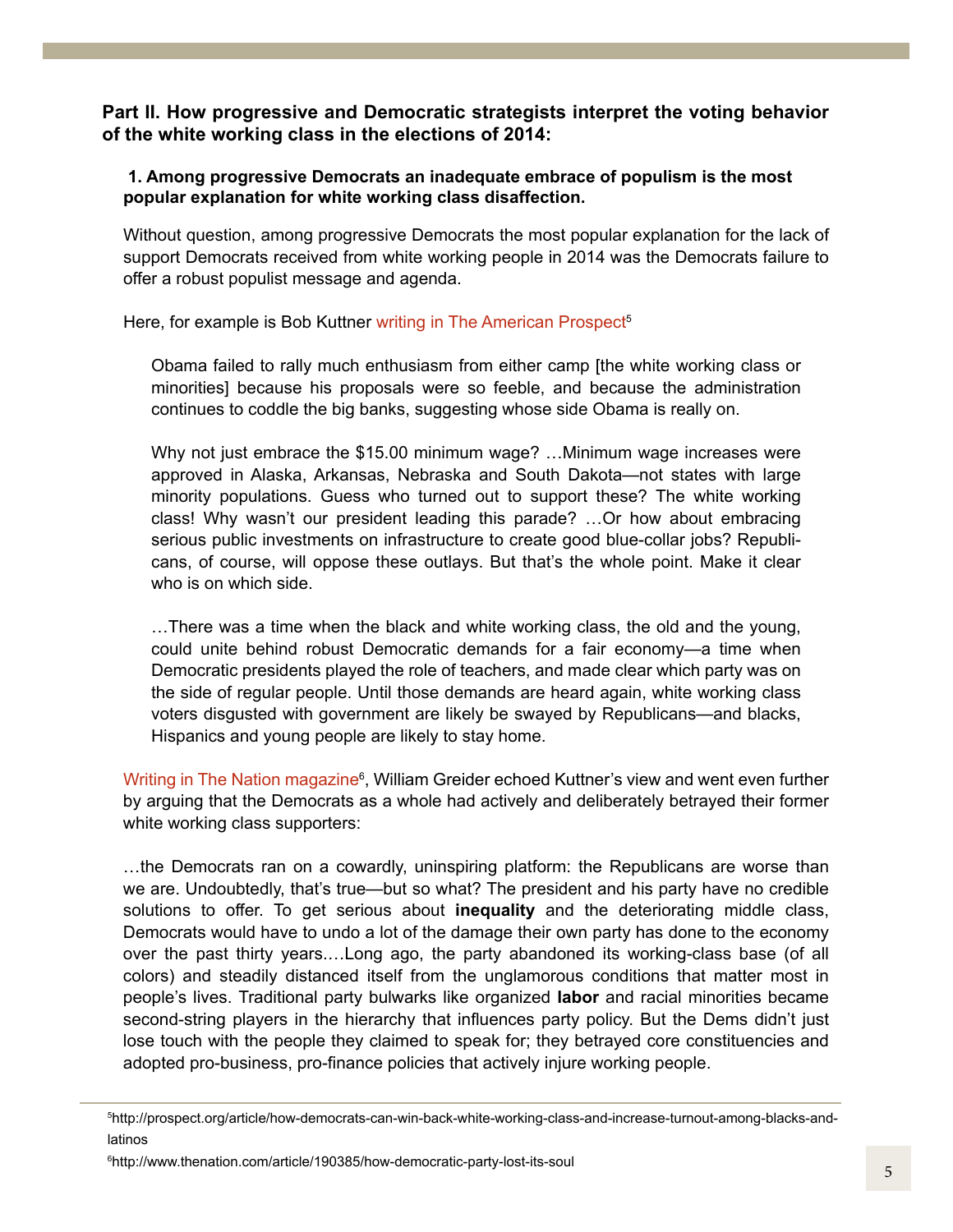There is widespread support for this general view among progressive-populist Democrats but a significant question that a number of progressive commentators have raised regards the relatively vague character of the recommendations that Obama and the Democrats should have more clearly "focused" or "concentrated" on the economy or should have more forcefully "sided with workers." Aside from Chuck Schumer's suggestion that Democrats should have refused to pursue health care reform, which few if any other progressives were willing to endorse, the question is exactly what specific policy actions should Democrats have taken that would have won strong white working class support and have actually been passed [by Congress.](http://www.motherjones.com/kevin-drum/2014/12/tell-me-chuck-what-should-dems-do-win-back-middle-class)<sup>7</sup> Kevin Drum lays out the question clearly. He says:

Paul Krugman has it exactly right:

When people say that Obama should have "focused" on the economy, what, specifically, are they saying he should have done… What do they mean? Obama should have gone around squinting and saying "I'm focused on the economy"... But "focusing", whatever that means, wouldn't have delivered more job growth. What should Obama have done that he *actually could have done* in the face of scorched-earth Republican opposition?

Drum then continues:

[And, going forward] Democrats have a much bigger problem. It's this: what can they actually do? That is, what *big ticket items* are left that would buy the loyalty of the middle class for another generation? We already have Social Security and Medicare. We have Obamacare. We have the mortgage interest deduction. What's left?

I'm all in favor of using the power of government to help the middle classes. But what does that mean in terms of *concrete political programs* that (a) the middle class will associate with Democrats and help win them loyalty and votes, and (b) have even a snowball's chance of getting passed by Congress? Expansion of Social Security? Expansion of Medicare? Bigger subsidies for Obamacare? Universal pre-K? A massive infrastructure program? Let's get specific, and let's not nibble around the edges. Little programs here and there aren't going to make much difference to the Democrats' political fortunes. Nor will heroic but vague formulations about rescuing unions or raising taxes on the wealthy by a few points.

Progressive-populist Democratic will, of course, energetically argue that there is indeed some mixture of specific programs and passionate populist fervor that can excite and inspire white working class voters to support Democratic candidates once again. Senator Bernie Sanders, for example, has put forth one possible populist agenda<sup>8</sup> and the Progressive Change Campaign and others are currently preparing other proposals. At the same time the growing popularity of Elizabeth Warren among progressive Democrats is often assumed to represent essentially conclusive prima face evidence that someone with a passion and rhetoric like hers can win widespread white working class support.

7 http://www.motherjones.com/kevin-drum/2014/12/tell-me-chuck-what-should-dems-do-win-back-middle-class 8 http://www.dailykos.com/story/2014/12/02/1348797/-An-Economic-Agenda-for-America-12-Steps-Forward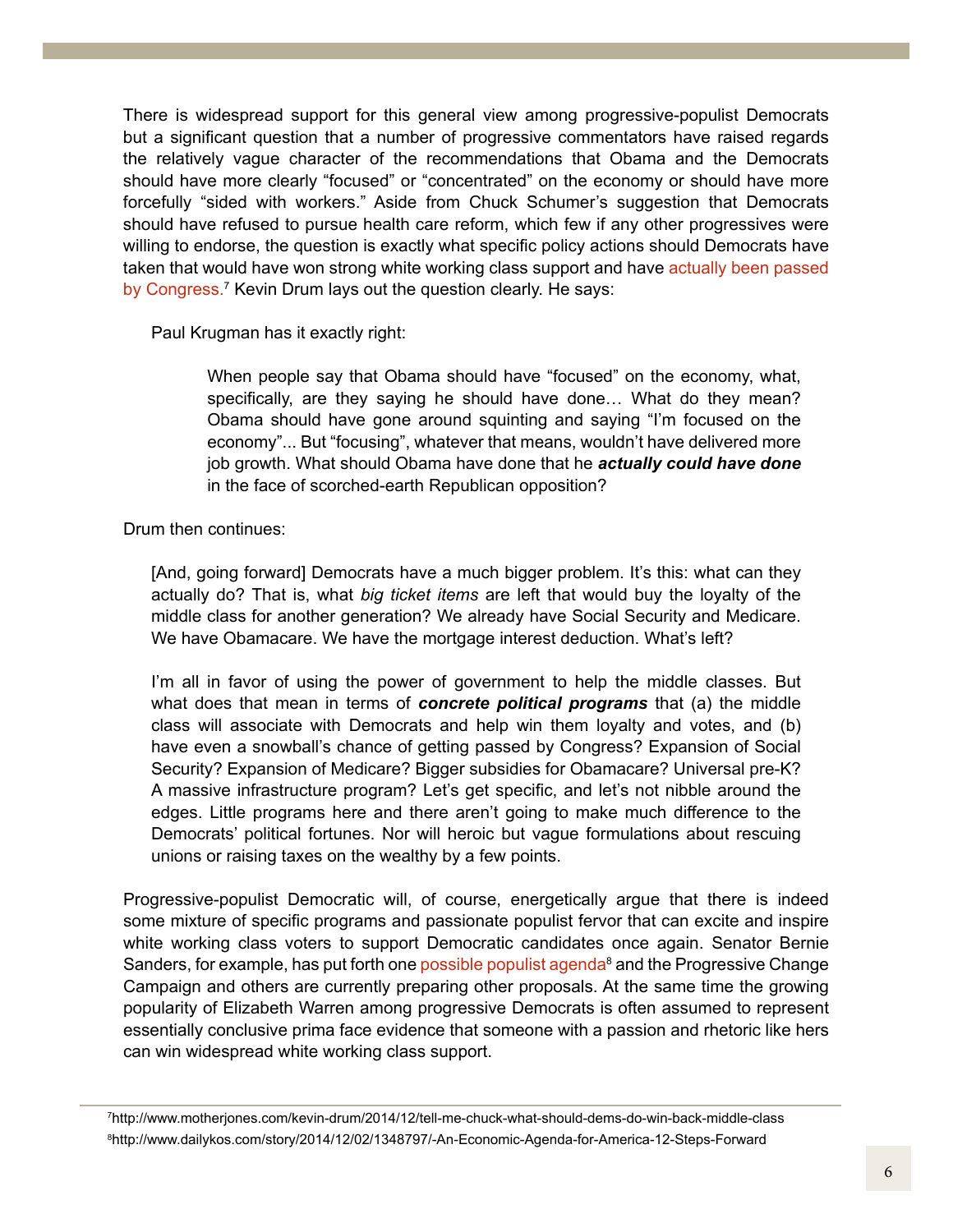But at this time it must be recognized that the evidence is simply not available to convincingly demonstrate that a progressive-populist program or message will necessarily win back lost white working class support. Democrats do not currently have any specific examples either of progressive-populist candidates defeating Republicans in white working class Republican districts nor of a leading Democrat like Elizabeth Warren actually demonstrating widespread popularity and support among white working class voters on national opinion surveys.

To be clear, the case that a progressive-populist appeal can turn the tide is logically plausible and emotionally appealing but the inescapable fact is that it is a case that has not yet been convincingly demonstrated.

And there is also a second significant question for which adequate data is not currently available. It is the following: do white working class people actually see opposition to inequality and hostility to the one percent, on the one hand, and support for specific issues like raising the minimum wage or infrastructure investment, on the other hand, as part of a single integrated mental schema? Progressive Democrats largely assume that white working class people see the issues this way because to them the relationship between the two things seems utterly and entirely self-evident.

Here, for example, is Robert Reich expressing this view in a letter to members of the progressive group Democracy for America:

If you want a single reason why so many Democratic candidates lost big on Election Day, it is this: **Income inequality.**

While our economy remains on a path to recovery, most of the gains continue to go to the top 1%, as median household income sags. People rightly believe that our government too often serves the interests of the moneyed few, leaving behind the many Americans who struggle to make ends meet.

**The good news is that progressive Democrats and activists actually scored significant victories against income inequality this year.** From minimum wage ballot measure victories in Arkansas, Nebraska and South Dakota, to a big win on paid sick leave in Massachusetts, to President Obama's executive order to protect federally contracted workers, your actions made a strong impact in 2014.

It may seem paradoxical that frustrated voters would overwhelmingly approve statewide minimum wage increases while also supporting Republican candidates at the same time. But this only underscores the corroding power of big money on our elections and the too many Democrats who failed to articulate their values.

 As Reich's argument suggests, for many progressive Democrats the connection between growing income inequality and pro-working class economic reforms is seen as self-evident. But it is crucial to recognize that for white working class people the cognitive link between income inequality and progressive-populist measures like increasing the minimum wage may not actually be equally direct. While majorities of white working people may feel and express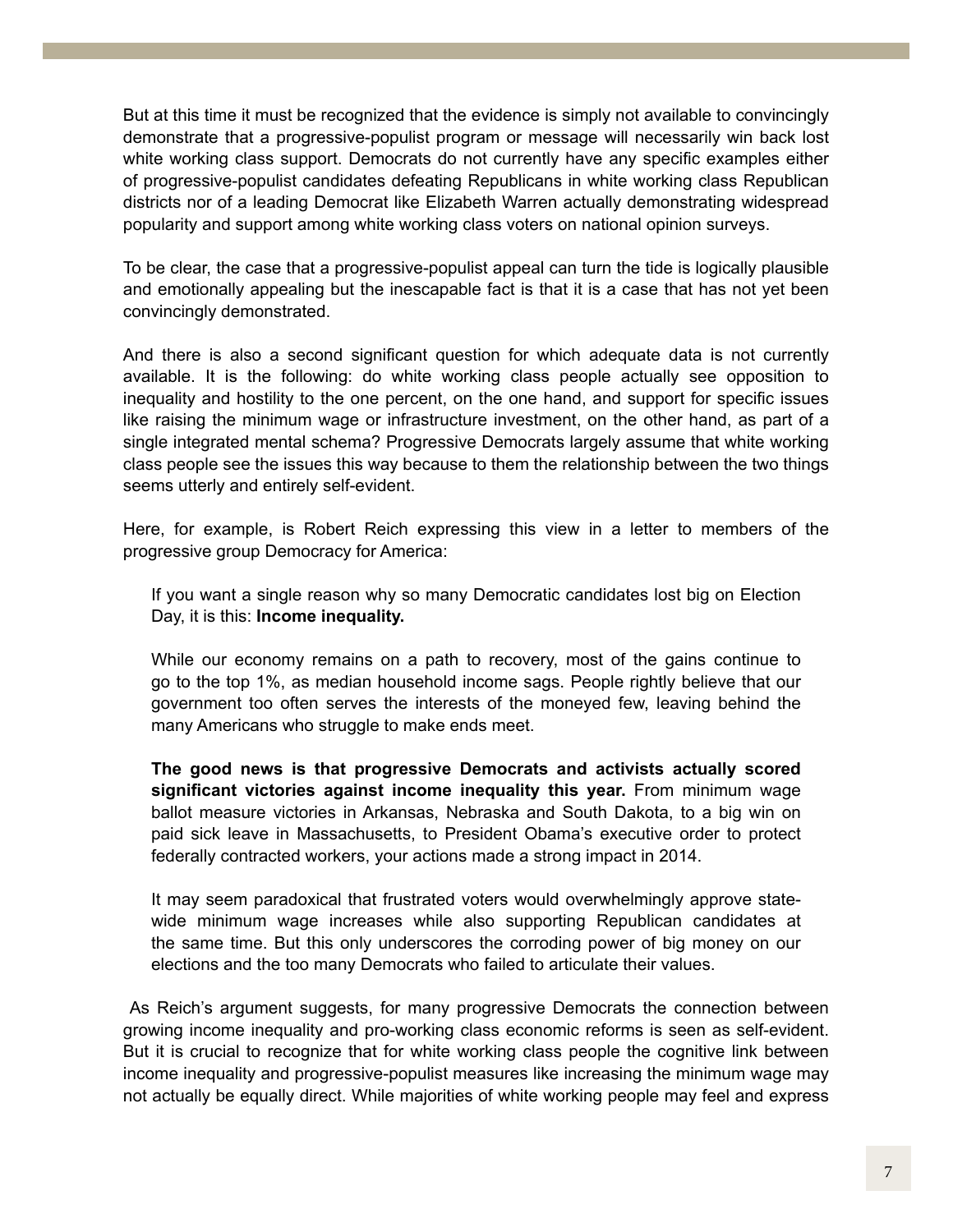support for creating jobs, rebuilding infrastructure and increasing the minimum wage they may not necessarily also agree with demands for criminal prosecution of Wall Street executives who violated securities law, cutting executive pay or more heavily taxing the rich.

One can, of course, select a subset of polls from the many that are available to suggest that majorities of American voters as a whole do favor of both these kinds of measures but, as will be discussed more fully later, this does not mean it can be automatically assumed that these two sets of opinions necessarily coexist within the minds of any particular individual or social group. 60 percent of the population may agree that the taxes on the wealthy should be increased and 60 percent may agree that prayer should be allowed in schools, but they are not necessarily the same 60 percent in both cases. A different kind of survey methodology than simply comparing isolated opinion polls is necessary to disentangle questions of this nature.

To be clear, it is indeed possible that white workers do indeed support both income redistribution and pro-working class economic policies at the same time. But the currently available evidence simply does not yet provide sufficient evidence for Democratic strategists to firmly conclude that this is necessarily the case.

## **2. Are young workers the Democrats salvation? Attitudes on social issues are changing among Millennials**

Since the Reagan years, one consistent explanation for the defection of the white working class from the Democrats has been the Dems support for progressive positions on a variety of social issues such as gay rights, reproductive choice, contraception, global warming and opposition to the essentially crypto-theocratic agenda of the religious right.

Recently however, American social attitudes on a number of social issues have moved toward more tolerant or progressive positions. This includes the white working class and particularly millennial workers. Writing in the New Republic<sup>9</sup>, Noam Scheiber therefore argued that the problem of "social issues" was now in the process of being resolved. As he said:

At first blush, the white working class would appear to pose a real dilemma. The set of issues on which the Democratic Party is most coherent these days is social progressivism. …But while these issues unite college-educated voters and workingclass *minority* voters, they've historically alienated the white working class.

…How to square this circle? Well, it turns out we don't really have to, since the analysis is outdated. The white working class is increasingly open to social liberalism, or at least not put off by it. As Ruy Teixeira and John Halpin observed this summer, 54 percent of the white working class born after 1980 think gays and lesbians should have the right to marry, according to data assembled from the 2012 election… In [a Center for American Progress] poll, 64 percent of white working class voters (overall, not just Millennials) agreed that "Americans will learn more from one another and be enriched by exposure to many different cultures." Sixty-two percent agreed that "diverse workplaces and schools will help make American businesses more innovative

<sup>9</sup> http://www.newrepublic.com/article/120256/hillary-clinton-presidency-could-have-same-problem-obama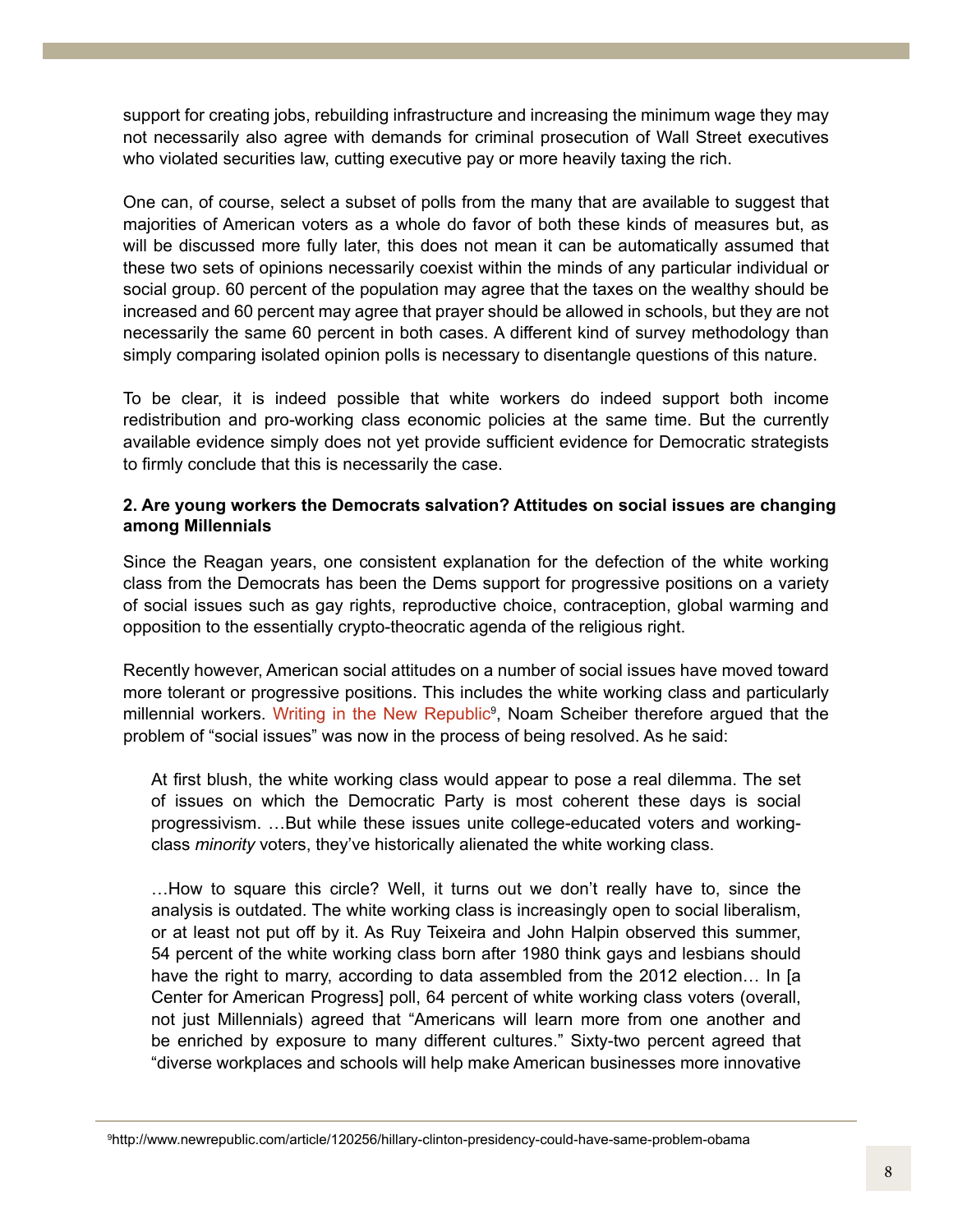and competitive." A slight majority even agreed that "the entry of new people into the American workforce will increase our tax base and help support our retiree population."

Long story short, there's a coalition available to Democrats that knits together working class minorities and college-educated voters *and* slices heavily into the GOP's margins among the white working class… The basis of the coalition isn't a retreat from social progressivism, but making economic populism the party's centerpiece, as opposed to the mix of mildly progressive economic policies (marginally higher taxes on the wealthy, marginally tougher regulation of Wall Street) and staunchly progressive social policies that define the party today. The politics of this approach work not just because populism is a "message" that a majority of voters want to hear, but because, unlike the status quo, it can actually improve their economic prospects.

Teixeira and Halpin have detected this progressive trend among young white workers in a number of their previous surveys and a certain degree of progressive evolution on various "social issues" seems clear. But there is not yet sufficient data to conclude that this trend is now significant enough to actually shift the outcome of future elections. After Obama received an unprecedented level of support from millennial white workers in 2008, this possibility seemed quite plausible. But after the elections of 2010, 2012 and 2014 it now no longer seems quite as certain. As the polls about Obama's job approval noted above indicate, there is a very substantial disconnect between the gradual movement among young white working class voters toward progressive views on social issues and their attitudes toward Obama and the Democrats.

The question of white workers social attitudes also leads to a deeper question: do gradually more progressive attitudes about specific social issues emerging among white working class Americans also extend to a similar progressive change in more general attitudes about culture and social values. Along with changes in opinion about specific issues like gay marriage, are younger workers also less supportive of the broader "cultural traditionalism" that ties many older workers to the Republican Party?

Greg Sargent raised this issue<sup>10</sup> in The Plum Line, in a post entitled "the Democratic party has a cultural problem."

As I've reported, Democratic pollsters believe the inability to win enough working, middle class, and older whites is partly due to the Dem failure to address anxieties rooted in stagnating wages. But today Michael Gerson suggests there's a cultural component as well:

*Democrats need to contend for rural and small-town voters, for older voters, for working-class white voters, for white Catholics, even for suburban evangelicals. This requires not just a populist economic message (which is important) but the recognition of a set of values*—*a predisposition toward social order, family and faith*—*that is foreign to most liberal bloggers and Democratic strategists.*

<sup>10</sup>http://www.washingtonpost.com/blogs/plum-line/wp/2014/11/07/morning-plum-the-democratic-party-has-a-culturalproblem/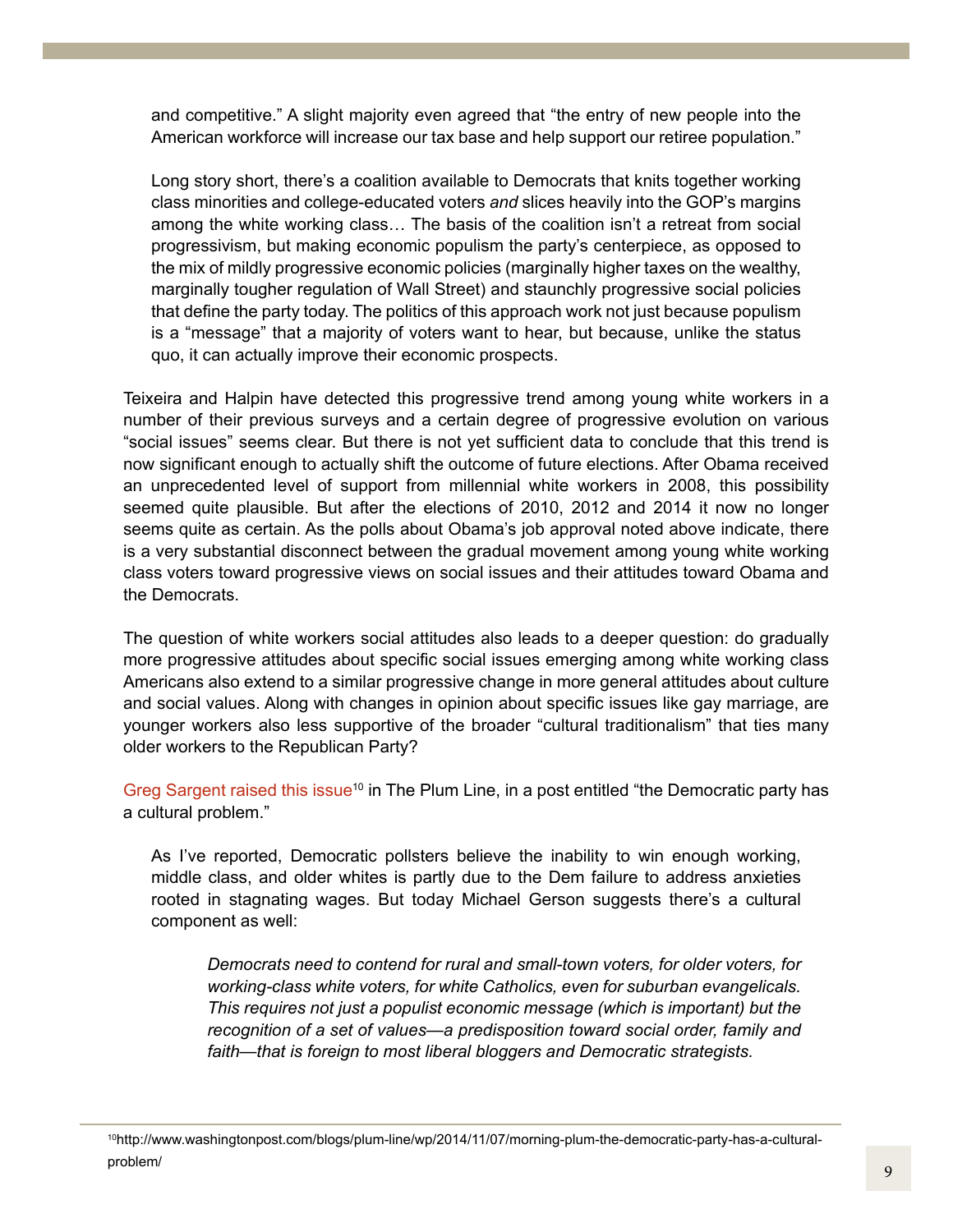As it happens, multiple leading Dem strategists I spoke to this week made similar observations about the party's cultural perception problem with these voters, particularly southern whites, arguing that they see the national Democratic Party as having a "liberal brand." ... As one strategist who worked on multiple races put it, a key obstacle is these voters' gut sense that "Democrats don't represent hard-working folks who have good fundamental values."

To clarify, the point these consultants were making, as I understand it, isn't that the Democratic Party should "move right" on the cultural priorities of its new national coalition. It's that economic and cultural perceptions of the party among non-college and older white voters are intertwined—hence perceptions of the party as "not on their side"

It is complicated to formulate specific opinion poll questions that probe these kinds of issues because they are most often embedded in very diffuse patterns of support for "mom and apple pie" virtues like religious piety, patriotism and free enterprise. Republican candidates appeal to these diffuse kind of feelings not necessarily with specific programs but by portraying themselves as "Real, mainstream Americans" as opposed to liberal elites.

But the issue that Gerson and Sargent raise is must be confronted. One cannot assume changing attitudes on specific social issues automatically and necessarily imply that a similar change in attitudes about basic culture and values is also occurring.

Moreover, along with specific social issues and broad cultural values, there is yet another set of attitudes that also profoundly influence white working class attitudes toward the Democrats – attitudes about race, racial issues and racial minorities.

## **3. "Us vs. Them" – race and white working class hostility to Democratic policies and candidates**

For Democrats under the age of 40, the discussion of "social issues" automatically brings to mind images of gay rights, feminism, reproductive rights, global warming and conservative demands for an increased role for conservative Christian values in society.

But for Democrats over the age of 50, the term "social issues" also powerfully invokes the memory of the "white backlash" of the late 60's and 1970's, a trend which was almost entirely focused on issues related to race. The four most powerful and emotional "social issues" of that era were riots, welfare, school bussing and crime—all of which were fundamentally about African Americans.

Writing in Mother Jones<sup>11</sup>, Kevin Drum took note of Scheiber's discussion of social issues described above and insisted on the particular importance of the racial dimension. As he said:

I'd like to offer a different interpretation [than Scheiber's above]… I agree that social liberalism isn't quite the deal killer it used to be. Scheiber and Teixeira are right about that. It's still an issue—especially gun control, which remains more potent than a lot of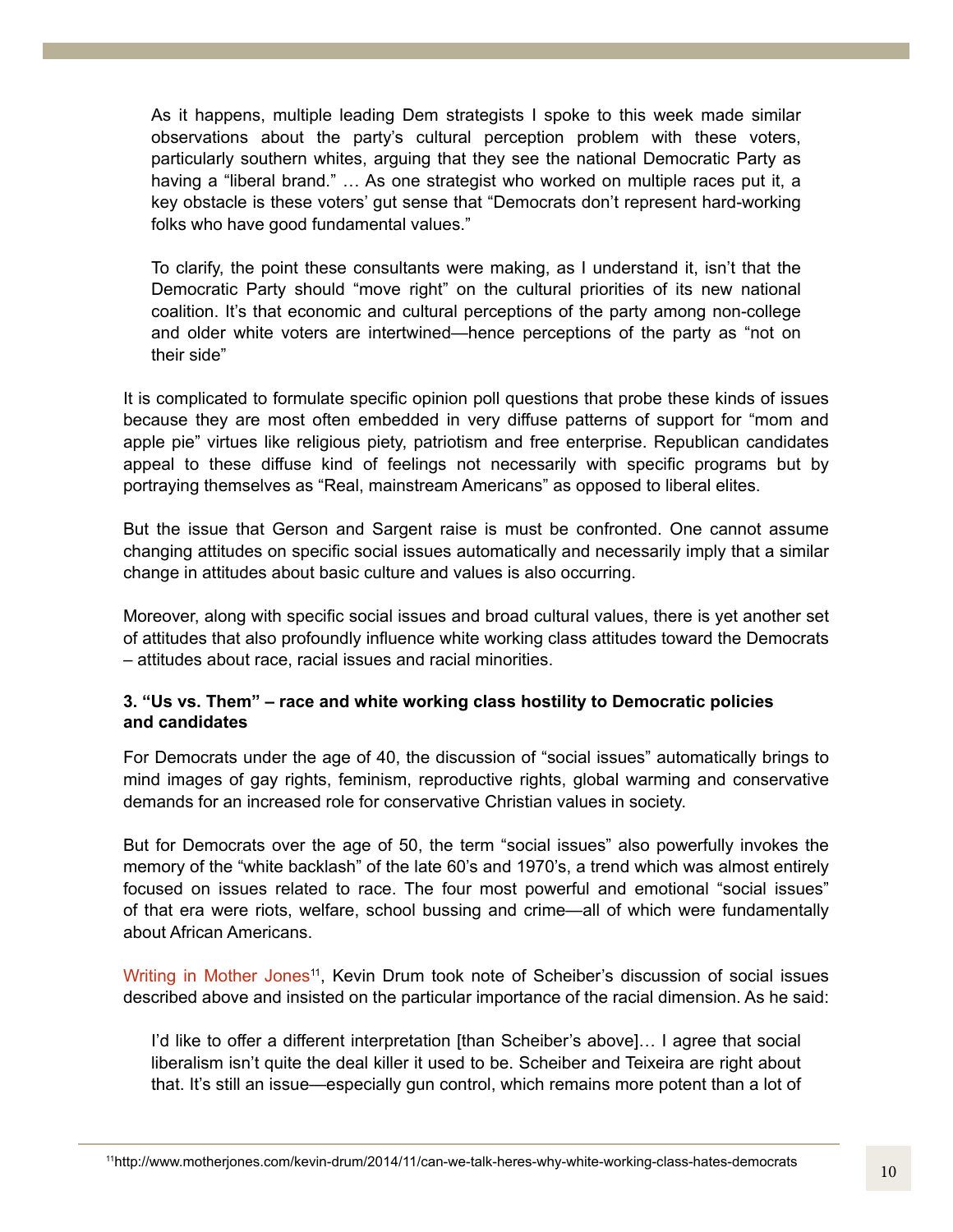liberals like to acknowledge—but it's fading somewhat in areas like abortion and gay marriage.

…But if that's the case, why does the WWC continue to loathe Democrats so badly? I think the answer is as old as the discussion itself: They hate welfare. There was a hope among some Democrats that Bill Clinton's 1996 welfare reform would remove this millstone from around Democrats' necks, and for a few years during the dotcom boom it probably did. The combination of tougher work rules and a booming economy made it a less contentious topic.

But when the economy stagnates and life gets harder, people get meaner. That's just human nature. And the economy has been stagnating for the working class for well over a decade—and then practically collapsing ever since 2008.

So who does the WWC take out its anger on? Largely, the answer is the poor. In particular, the *undeserving poor*. Liberals may hate this distinction, but it doesn't matter if we hate it. Lots of ordinary people make this distinction as a matter of simple common sense, and the White Working Class makes it more than any. That's because they're closer to it. For them, the poor aren't merely a set of statistics or a cause to be championed. They're the folks next door who don't do a lick of work but somehow keep getting government checks paid for by their tax dollars. For a lot of members of the WWC, this is personal in a way it just isn't for the kind of people who read this blog.

And who is it that's responsible for this infuriating flow of government money to the shiftless? Democrats. We fight to save food stamps. We fight for WIC. We fight for Medicaid expansion. We fight for Obamacare. We fight to move poor families into nearby housing.

This is a big problem because these are all things that benefit the poor but barely touch the white working class. Does it matter that the white working class barely pays for most of these programs in the first place, since their federal income taxes tend to be pretty low? Nope. They're still paying taxes, and it seems like they never get anything for it. It's always someone else.

It's pointless to argue that this perception is wrong. Maybe it is, maybe it's not. But it's there. And although it's bound up with plenty of other grievances—many of them frankly racial, but also cultural, religious, and geographic—at its core you have a group of people who are struggling and need help, but instead feel like they simply get taxed and taxed for the benefit of someone else. Always someone else.

If this were you, you wouldn't vote for Democrats either.

Writing in Slate<sup>12</sup>, Jamelle Bouie extended Drum's analysis

…In a **recent feature** for the *Washington Monthly*, for example, Ruy Teixeira and John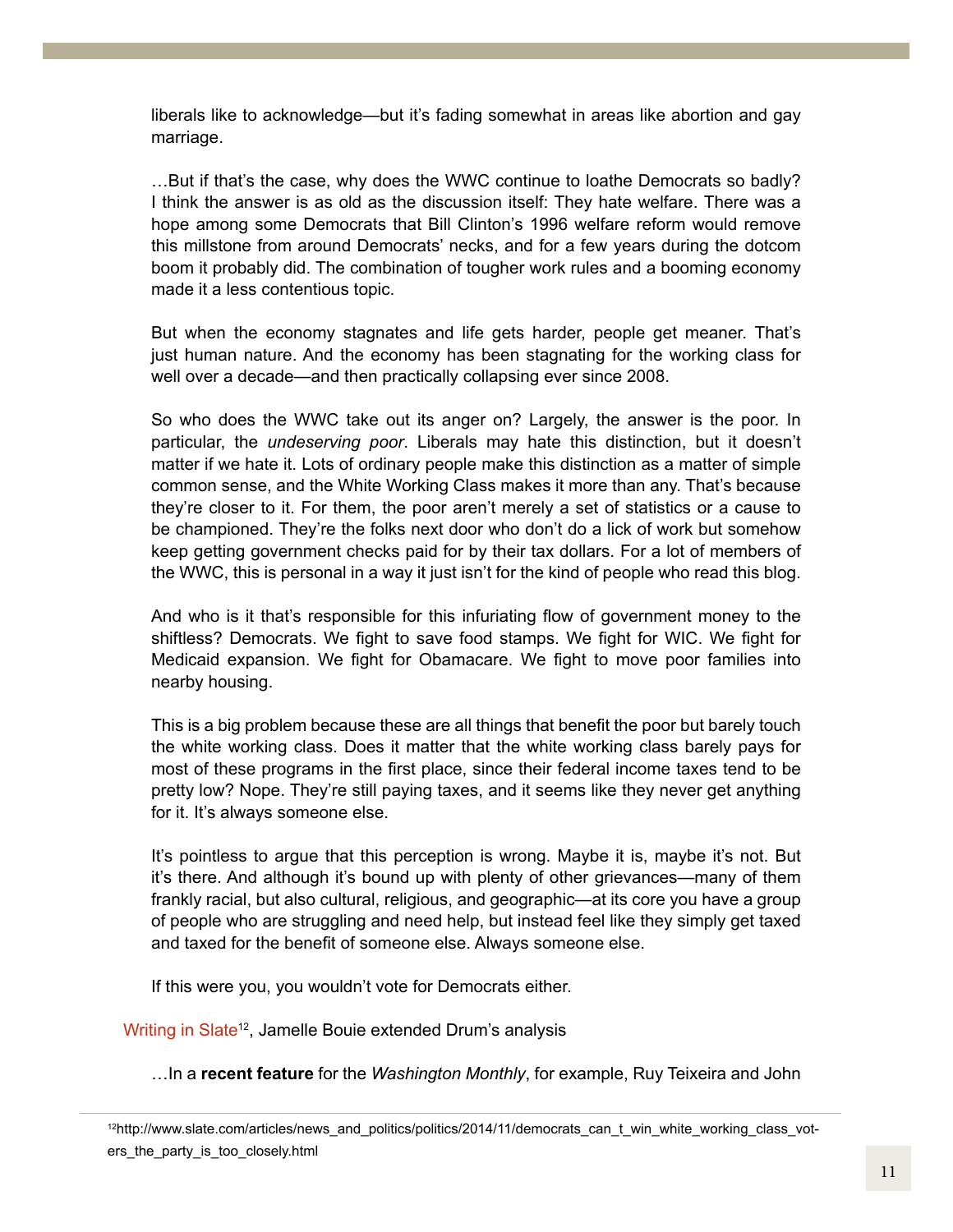Halpin argue that Democrats can capitalize on the *generational divide* in the white working class. …Today's young white working-class voters are notably more liberal on issues concerning the role of government" than their older counterparts note Teixeira and Halpin. And significantly these young whites are "significantly more open to rising diversity than the white working class as a whole."

…The conclusion [that seems to be warranted] is straightforward. Democrats don't have to worry about alienating these voters with their cosmopolitanism. If they can just embrace a populist, forward thinking agenda—in which they tackle stagnation and explicitly attack the wealthy engineers of extreme income inequality—they can win these younger whites who are comfortable with diversity and want a more level society….

But then Bouie very emphatically adds:

**Implicit in all of this is the assumption voters will believe the pitch. That they'll hear the case for stronger programs, higher minimum wages, and higher taxes on the rich, and believe Democrats are advocating for them, and not some other group.**

#### *The problem is I don't think we can make that assumption.*

After all, working-class whites didn't leave the Democratic Party over insufficiently populist policy and rhetoric. The liberal economic reforms of 1960's—and Medicare in particular—paid benefits to white working-class families throughout the 1970's and '80's, even as the group moved to a decisive break with the Democrats. No, the proximate cause of the break was the Democratic Party's close identification with black Americans, who—after the riots of the late '60's and '70's—became identified with urban disorder and welfare.

Specifically, whites were bewildered and infuriated with liberals…*Why was the government spending our tax dollars on them, working-class whites asked, when they destroy their neighborhoods and refuse to work, and we're losing our jobs and our homes?* In *Nixonland*, historian Rick Perlstein captures the basic attitude by relaying this comment from a white construction worker, directed at George McGovern, "They're payin' people who are on welfare today doin' nothin'! They're laughin' at our society! And we're all hardworkin' people and we're gettin' laughed at for workin' every day!"

Part of this was just racism… But part of it was something broader. After all, there wasn't a backlash to government programs writ large. Then, as now, working-class whites are ardent supporters of Social Security and Medicare. But to them, our retirement programs came with an implicit social contract: If you work and contribute to society, society will care for you into your old age. By contrast, you didn't have to work to benefit from anti-poverty programs, in fact, you could riot and still receive government benefits. To these whites, the New Deal and its successor programs rewarded self-reliance and independence. The War on Poverty didn't. And they hated it.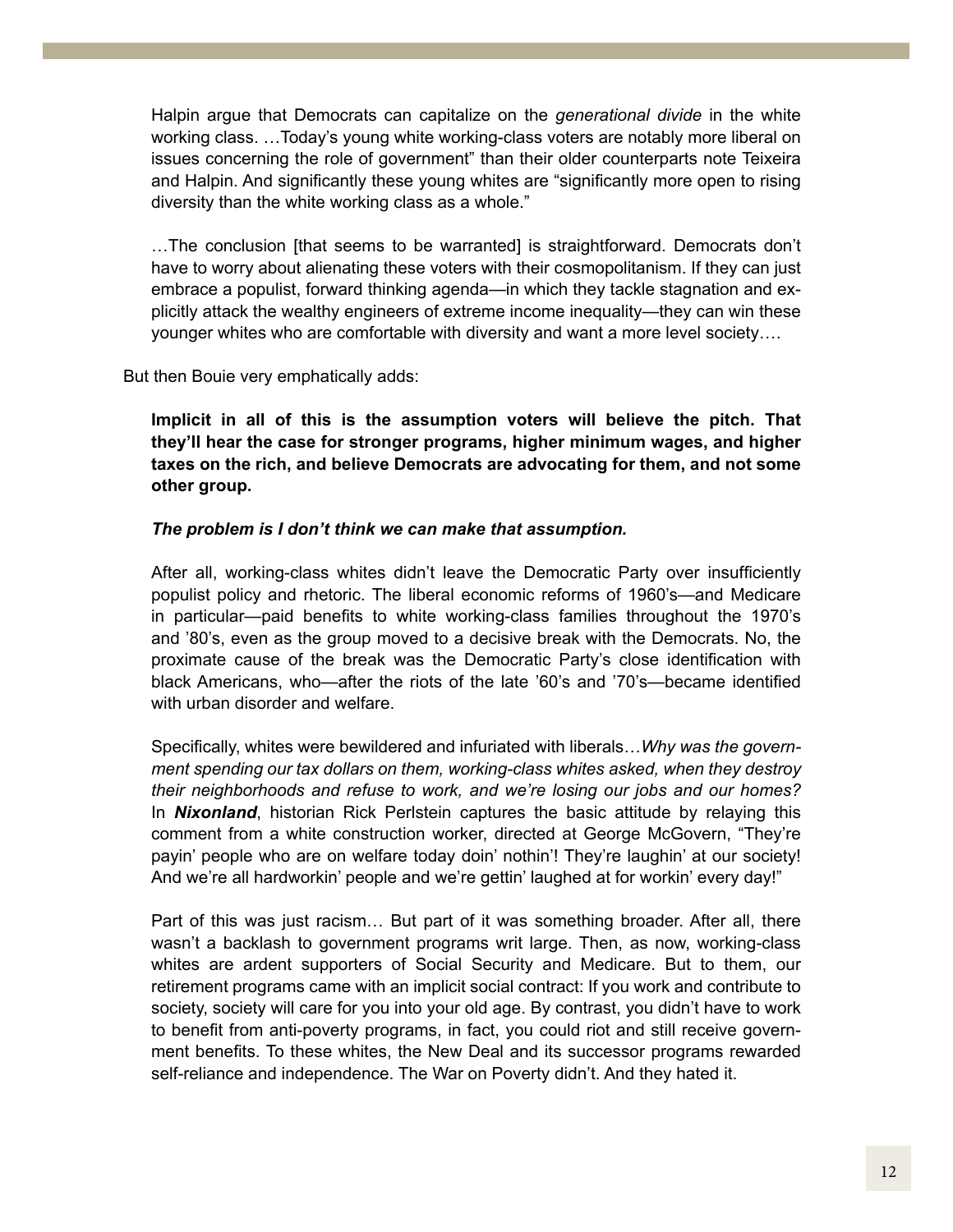You didn't have to be an especially astute politician to see this was an electoral winner. Richard Nixon ran—and won—on resentment to black demands for equality, and Ronald Reagan channeled anti-welfare attitudes into two landslide wins for a muscular, hard right conservatism.

*…Democrats can adopt populist rhetoric, but there's no guarantee working-class whites will buy it.* …Put another way, for a new rhetoric of populism to work—or at least, attract the winnable whites identified by Teixeira and Halpin—it needs to come with a commitment to universal policies that working-class whites like and support. …But the United States doesn't have a political party to support that kind of social democracy. Instead, it has the Democratic Party, a collection of disparate interests which—at its best—is nervous about economic liberalism and hesitant to push anything outside the mainstream.

Bouie's final sentences point to a well-known traditional progressive analysis regarding welfare—that European social democratic policies retained greater working class support than did liberal programs in the U.S. in the post World War Two era because the European programs were all essentially universal, guaranteeing social benefits that would be available to every citizen rather than to any specific social groups (It did not hurt, of course, that until the arrival of significant numbers of north African immigrants in the 1970's most social democratic countries in Europe did not have a large ethnically distinct underclass as did the U.S. But the general point still remains valid).

There is little question that many of the welfare and poverty programs of the 1960's would have had much greater popular appeal if they had been more work-centered and universal in character and the same considerations are equally relevant today. But the recent debate over Senator Charles Schumer's suggestion that Obama should have set aside the goal of health care reform because it largely benefited the poor rather than the white working class suggests an even more bleak hypothesis—that policies needed to win the support of white working class people have to benefit them exclusively or even at the direct expense of the poor.

Although it is unlikely that he personally approves of this view, in a recent column,<sup>13</sup> Tom Edsall strongly implied that Democrats needed to accept that this is the new reality:

Obamacare shifts health care benefits and tax burdens from upper-income Americans to lower-income Americans and from largely white constituencies to beneficiaries disproportionately made up of racial and ethnic minorities. ..

…the overall goal of Obamacare is to provide health coverage for the uninsured, a population that, in 2010 when the program was enacted, was 47 percent white, and 53 percent black, Hispanic, Asian-American and other minorities.

He then concludes:

It's not hard to see, then, why a majority of white midterm voters withheld support from Democrats and cast their votes for Republicans.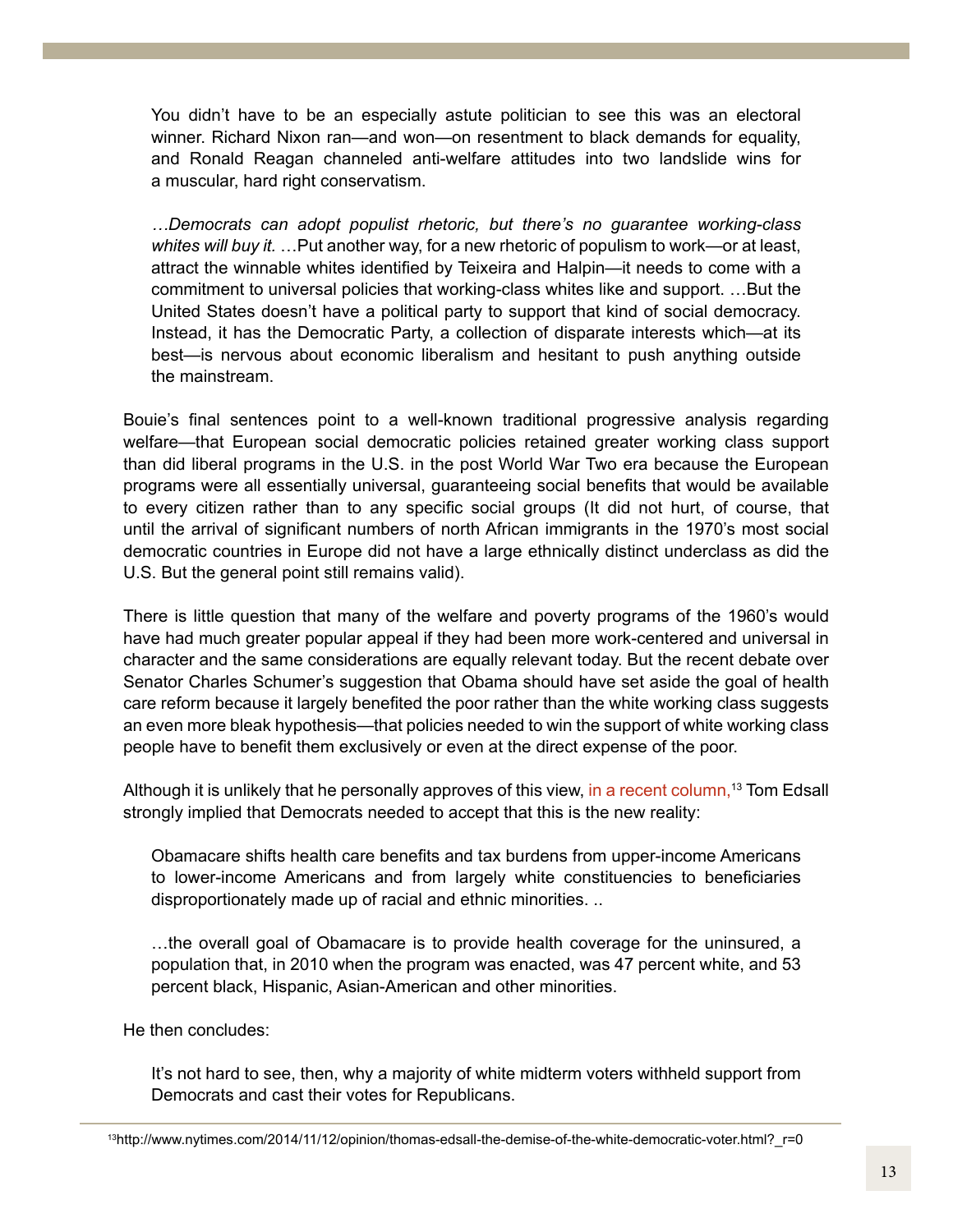In point of fact, it is deeply misleading to look at who currently receives the financial benefits of Obamacare as accurately representing a complete picture of its value for white working class people. Like other universal programs, Obamacare provides a social safety net not just for current recipients but for millions of white workers currently covered by employer or private coverage who in the past would lose their employer-provided health benefits if they happened to lose their job or be unable to obtain new coverage if they took a new job and had a pre-existing condition.

But the possibility that white workers perceive Democratic programs in the way Edsall suggests cannot be ignored. If white workers will indeed actually oppose Democrats who propose universal populist programs unless they are sure they themselves will receive the lion's share of the benefits rather than minorities or the poor, the challenge for Democrats is even greater than the advocates of universal programs ever anticipated.

It is not clear that this is really the case, but it cannot be discounted out of hand. Unlike their European counterparts, after World War Two American workers quickly lost the ideal of working class "solidarity" as a social value. American industrial workers received their health care coverage and old age pensions from their specific union rather than from a universal program and (in significant measure because of racial prejudice) never fully accepted the idea of working class solidarity as did their European counterparts who saw such solidarity as something that was not only morally right but also as the best way to defend their common interests as a social class and maximize their strength against capital.

 As a result, even universal programs cannot be automatically assumed to necessarily be capable of winning white working class support. It is possible that they can but the case remains to be proven.

## **4. Pulling together the issues in the recent debate**

The various articles quoted above present an unusually broad and diverse set of ideas about the political attitudes of the white working class. In many respects they echo the perennial intra-democratic debate about whether a sufficiently muscular progressive-populist appeal can overcome the influence of social conservatism and racial prejudice on white working class political choices.

As a starting point, let us attempt to re-state the major ideas in the articles above as clear declarative statements that can—at least in principle—be validated or falsified by data:

- 1. Voters in 2014 rejected Democratic candidates primarily because of their failure to present a robust populist appeal and agenda. Presenting an appeal and agenda of that kind is all that is needed to regain white working class support (Kuttner/Greider)
- 2. White working class voters are alienated from the Democrats on a range of social issues but this is declining with time as younger workers become a larger share of the electorate. Democrats can therefore build a winning coalition by maintaining their current progressive social values but combining them with an enhanced populist appeal – (Scheiber)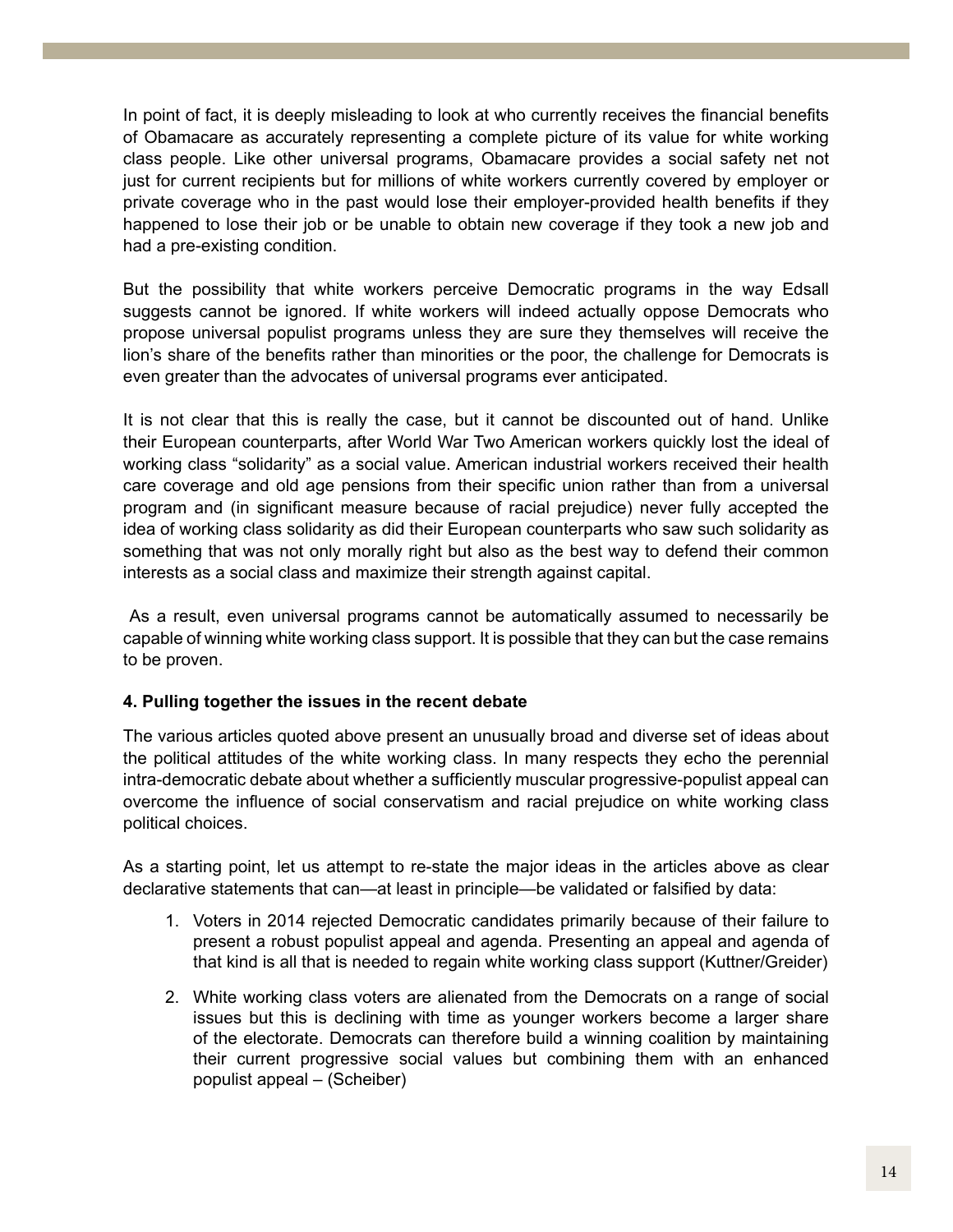- 3. Conservative views on specific social issues are distinct from support for the broad cultural traditionalism of the white working class and their cultural identification with the "Real America" as opposed to coastal educated elites. Democrats must learn how to speak to white workers in ways that respect their distinct culture and values even as Dems refuse to compromise their progressive stances on specific social issues or they will not be able to regain white working class support –(Sargent)
- 4. White working class voters think the Democratic Party represents the interests of minorities rather than themselves. Progressive-populist rhetoric by Democratic candidates may therefore be widely disbelieved and distrusted. As a result, even programs carefully designed to deliver universal benefits may not be able to overcome this distrust –(Drum/Bouie)

These four propositions can also be restated as questions. For example:

- 1. Do white workers support both income redistribution and progressive-populist economic policies or do they generally support only the second? To what degree, in fact, do they actually support progressive-populist proposals at all?
- 2. Do polls indicating more progressive attitudes among younger white workers on specific social issues necessarily imply that a similar change in attitudes on broader views about culture and values is also occurring? Are young workers a large enough proportion of the white working class that changes in their attitudes will actually change the outcome of elections?
- 3. How deep are white workers racial and ethnic antipathies? Will white workers actually oppose Democrats who propose even universal populist programs unless they themselves are sure to receive the lion's share of the benefits?

Understanding white working class attitudes on specific questions like these will be critical for improving Democrats ability to effectively communicate with them and win their support in 2016 and beyond. Such understanding will also provide the basis for answering the fundamental question that Democrats now face.

4. Are progressive-populist messages and proposals sufficiently appealing to win the support of white working class voters for Democratic candidates, outweighing conservative attitudes and concerns regarding many social and racial issues, or will these latter issues prevent them from abandoning the GOP?

## **Part III. The choice Democrats must make**

In seeking to understand white working class attitudes toward the kinds of propositions and questions noted above, the traditional response of strategists from different sectors of the Democratic coalition has generally been to "cherry-pick" some subset of the available opinion polls and then argue that the results demonstrate the existence of clear support for either progressive-populist or centrist policies and messages.

Anyone familiar with the many, many debates along these lines over the last 40 years will concede that this approach has never actually provided sufficiently convincing evidence to produce any meaningful consensus within the Democratic coalition. Strategists from all of the perspectives within the Democratic community are clearly aware that even very minor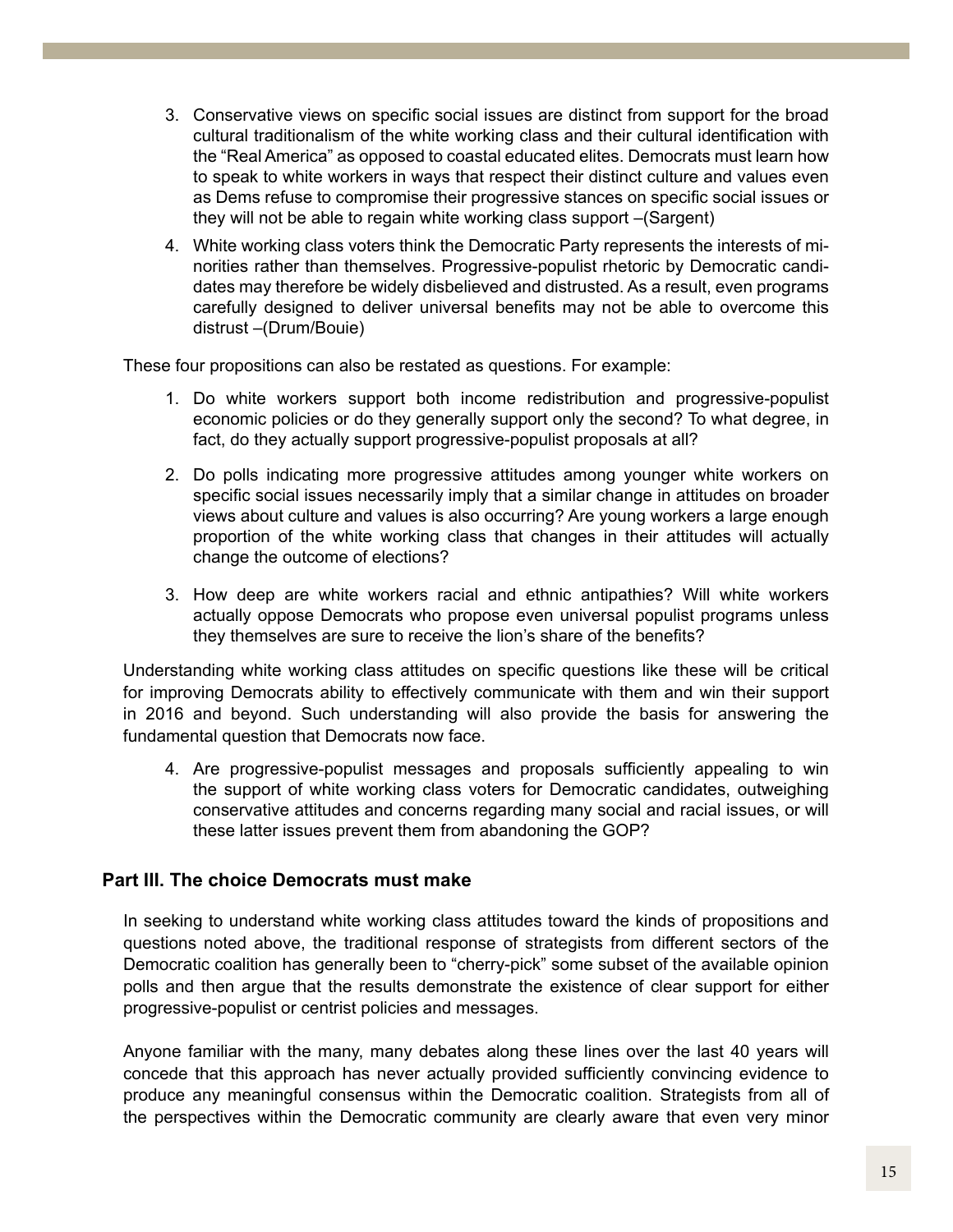variations in question wording can produce dramatically different responses to opinion poll questions and that the opinions people express on opinion polls are often widely at variance with the opinions they express when they make choices in the voting booth. As a result, debates that employ nothing but standard opinion poll questions as evidence have invariably been inconclusive.

Democrats now have a choice. There are now about two years until the 2016 elections and six years until the elections of 2020. Progressive and centrist Democrats can either spend the next several years debating the data in the same conventional opinion polls as they always have in the past—and find themselves in largely the same position at the end as they were at the beginning—or they can accept the challenge of seeking to dramatically increase the amount of knowledge they have regarding the attitudes and opinions of white working class Americans.

Assuming that Democrats rise to this challenge, the question, of course, is how this can be done.

## **Part IV. How to obtain the data Democrats need about white working class Americans.**

In order to evaluate the four propositions above, the first step is to recognize that the attitudes they express can actually be sorted into five distinct categories or "clusters". They are:

- a. Attitudes toward specific progressive-populist economic programs and policies
- b. Attitudes toward income inequality and wealth
- c. Attitudes toward specific social issues
- d. Attitudes toward cultural traditionalism and the division between the "Real America" and coastal educated elites
- e. Attitudes toward minorities, government programs and their relationship to the Democratic Party

In order to understand why white working class people make the political choices that they do, the essential question that must be answered is how the diverse mental networks of attitudes contained within the five attitude clusters noted above are cognitively organized in white workers minds. It is quite certain that some attitudes are viewed as more central or important while others are seen as relatively secondary. Equally, some of these attitudes are conceptually organized into larger cognitive schemas (for example, about broad subjects like "government" or "politicians") while others are relatively isolated and independent. And most important, when white working class people are standing in the voting booth, the critical question that has to be answered is how they cognitively weigh, sort, process and combine all of these different categories and layers of attitudes into a single electoral choice.

The affordable care act provided a dramatic example of the essential problem. Democratic analysts looked at opinion poll data on the major individual features of the law like universal coverage and guaranteed coverage for pre-existing conditions and concluded that the law would be broadly popular. GOP strategists, in contrast, created an entirely different framing of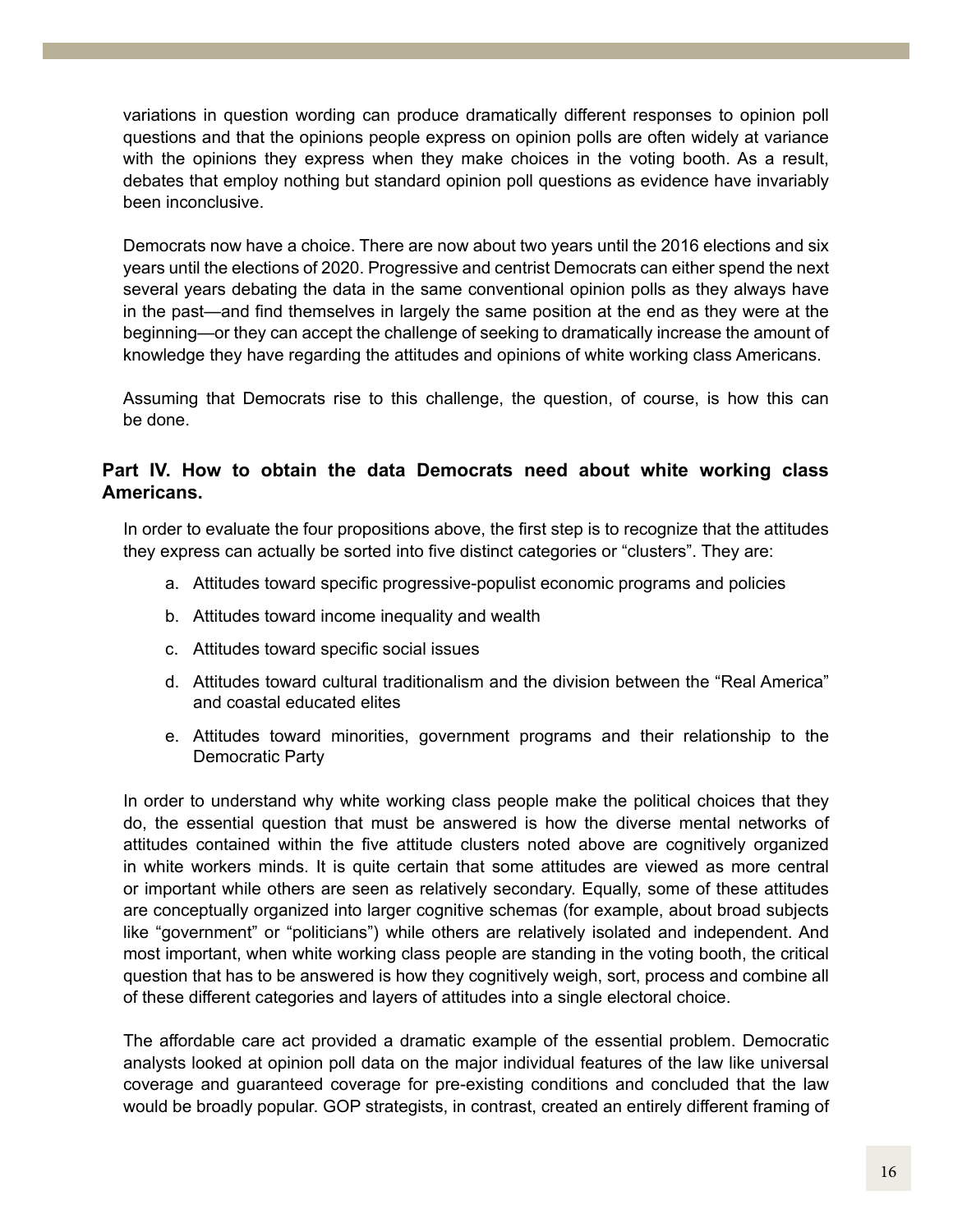the law as representing *"socialism," "a government takeover of health care,"* and as a program that was designed by arrogant, untrustworthy elites and *"rammed through"* congress against the will of the American people. The polling data the Democratic strategists were using was not wrong, but it did not capture the larger cognitive framework in which the debate actually unfolded.

There are, in fact, a number of more sophisticated polling methodologies than the standard poll questions that can provide substantial additional insight into the thinking of white working class people. At the same time, however, poll results must also be significantly supplemented with other forms of information to gain the kind of robust, three-dimensional picture of white working class attitudes that is needed for the design of a successful Democratic strategy. Let us look at them in turn.

## **1. More in-depth polling methods**

There are alternative strategies of opinion poll question design that can be used to extract information about the cognitive structure of white working class attitudes, information that standard methods do not provide. For example, in trying to understand how working people organize their ideas about the five empirical propositions presented above, a poll can ask individuals who have a negative opinion of Democrats and the Democratic Party questions like the following: *"which of these criticisms of the Democrats do you consider the most important?"*

- a. Democrats are too close to Wall Street and do not champion economic policies to help the average worker
- b. Democrats do not share or understand my social and personal values
- c. Democrats support a number of specific social policies that I oppose
- d. Democrats constantly support the demands of minorities and constantly design policies to benefit them rather than white working Americans\*

In order to answer this question, the person could be instructed to either choose which criticism they felt was the most important single issue or they could be told to rank the issues in importance from one to four. The answers that the respondents would provide to this question would begin to suggest the way they cognitively organize these distinct attitudes.

This way of asking the question, however, suffers from an important limitation: it assumes that in ordinary life the respondent naturally ranks or categorizes these distinct attitudes in order from most to least important. In effect, it forces the respondents to express their attitudes in this format even if it does not correspond to their normal way of thinking about these issues.

A more open-ended approach is to attach a scale from 1 to 5 alongside each of the four criticisms and then for each criticism ask the respondent *"on a scale of one to five, how important do you consider this particular criticism of Democrats and the Democratic Party."* This question design allows the person to express the intensity of his or her feelings about

<sup>\*</sup>*Note: It should be mentioned that for simplicity I am ignoring a number of technical issues about proper question*  design that would realistically have to be addressed in designing an actual opinion poll of this kind.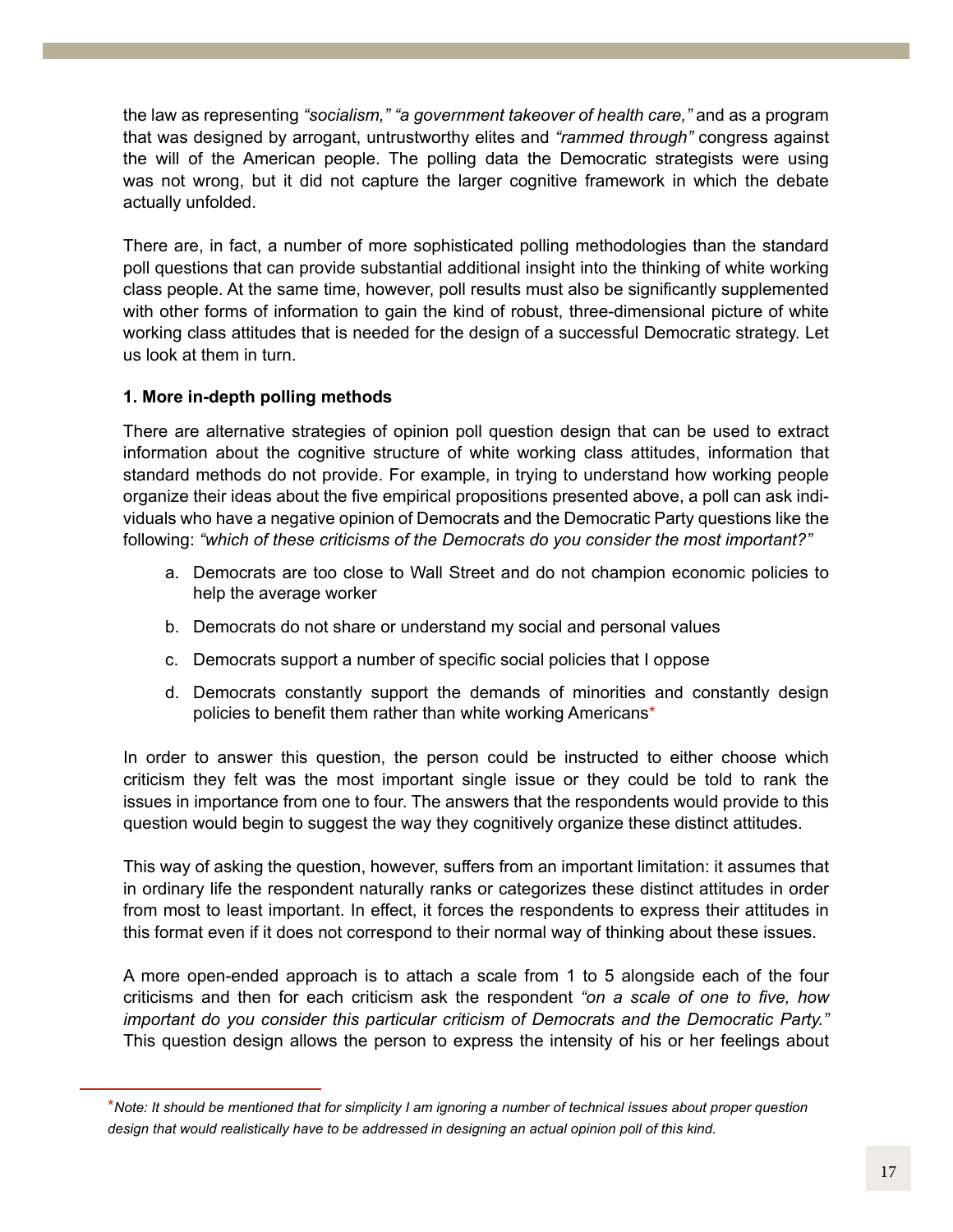each of these criticisms independently. One can suspect that a question of this kind would be likely to reveal the existence of a certain group of relatively progressive white workers who would rank the first criticism with a "5" and the remaining three criticisms with a "1" while more conservative workers would do exactly the reverse. More uncertain or ambivalent respondents might choose values somewhere in the middle.

Question designs similar to these can make it possible to estimate the relative sizes of the strongly progressive, strongly conservative and relatively uncertain or ambivalent groups within white working class America. This is extremely important information for many specific purposes in designing the strategy for a political campaign.

Beyond this particular example, there are also a range of other techniques that can be employed. Stan Greenberg's Democracy Corps, for example, makes frequent use of short and sharply contrasting one-paragraph political position statements that test the relative appeal of different kinds of persuasive messages. Academic researchers like Shanto Iyengar and his colleagues at Stanford University have developed a related approach that uses controlled video presentations and simulated political advertisements. Other studies use dial tests in which participants listening to a speech indicate their reactions on a real-time basis using a small hand-held device.

All of these techniques extract more nuanced and complex information about political attitudes than can be obtained from standard opinion polls. And beyond this, there are other research methods that can provide an even greater depth of understanding.

## **2. Focus groups**

For many Democrats, focus groups are strongly identified with commercial advertising and their results are viewed with some suspicion as a result. But, in fact, as focus group research conducted for progressive purposes has repeatedly demonstrated, they can also produce political data of significant value. Democracy Corps' "Economy Project" and "Republican Party Project", for example, provide clear illustrations of the kinds of in-depth information focus groups can provide information that is simply unobtainable from conventional opinion polls.

Most important, focus groups allow investigators to observe white working people expressing their political views spontaneously, revealing what they consider most emotionally compelling and important in their own words and from within their own conceptual frameworks. When conducted skillfully, focus groups allow the participants to demonstrate the ways they naturally organize their ideas into coherent mental schemas and clusters of attitudes.

What makes the opinions in such basic attitude clusters and schemas unique and distinct from other personal opinions is that when focus group leaders ask participants their opinions about these topics they receive an extended, spontaneous and deeply heartfelt monologue rather than a brief, straightforward reply. People tend to have firm, thought-out views on certain basic topics like "government," "immigrants" or "politicians" that they buttress with a wide range of anecdotes, narratives and personal experiences. People often express a deep emotional commitment to the views that they articulate on these subjects.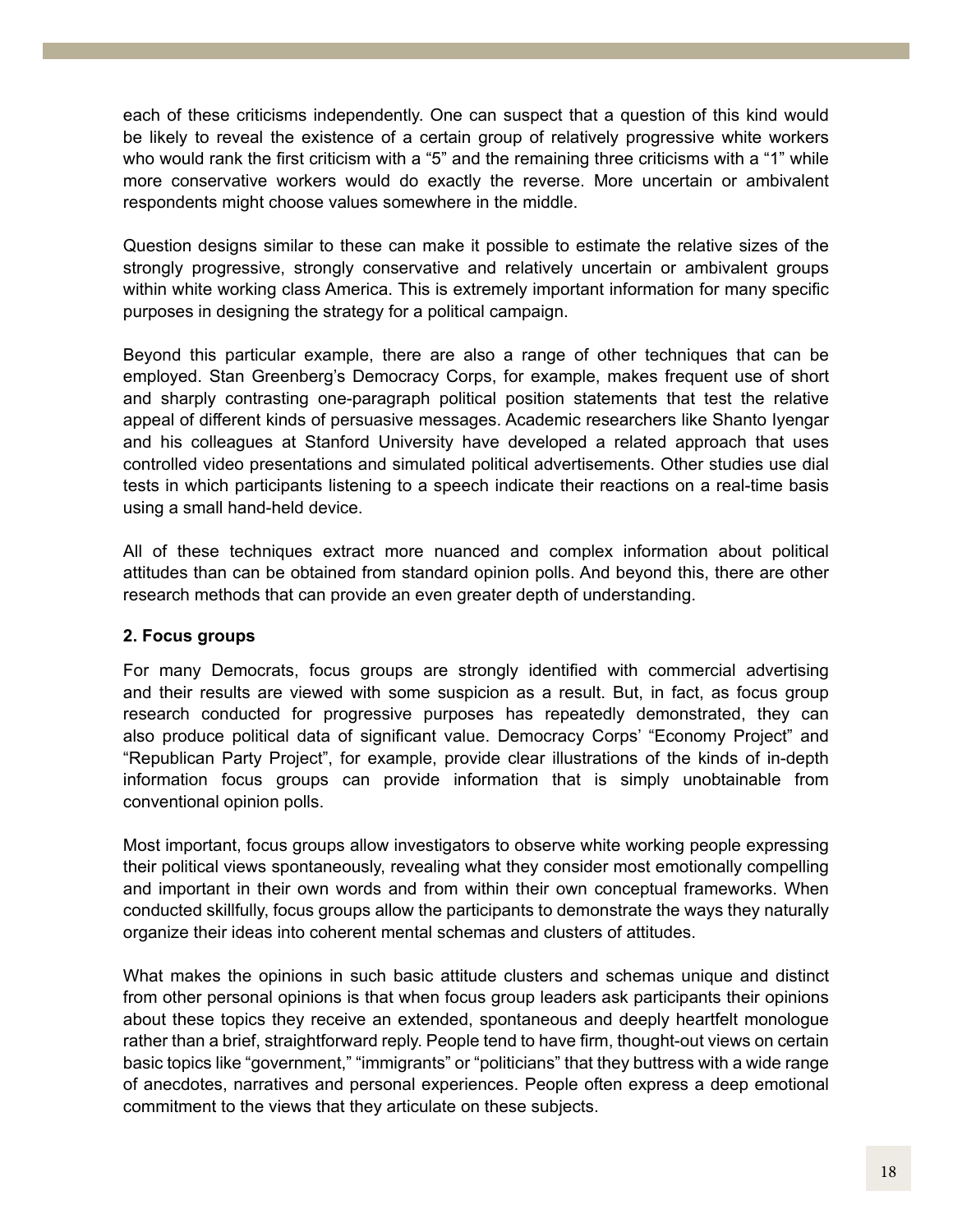In contrast, if a focus group leader asks a question about other topics like "early child care programs" or "corporate tax reform," the participants do not respond immediately or at length. On the contrary, they will pause to stop and think. They will consider the information contained in the question itself and then try to access and retrieve relevant information from various places in their memory in order to arrive at a conclusion. To an observer it is obvious that they do not have a firm, fixed and emotional opinion on these questions stored somewhere in memory; instead they are "deducing" or "computing" an opinion on the spot. This distinction can be of particular importance in seeking to judge what the actual appeal of proposals will be that, on paper, seem as though they ought to resonate and be popular with white working class Americans.

Focus groups also allow for a kind of interactive, multi-step discussion that is impossible with opinion polls. Focus group leaders, for example, can ask questions like *"If the Democratic Party sincerely asked you for advice about what people like yourself really need and want, what would you tell them?"* or *"I know you have a low opinion of the Democratic Party but what do you think Democrats could do that would convince you to change your opinion."* These are questions the participants have never spontaneously considered and not only their conclusions but the thought processes they use to reach their conclusions can provide information that can be extremely useful in understanding how to better appeal for their support.

## **3. Ethnographic field studies**

The most robust, three-dimensional information about the attitudes of white working class Americans has always come from in-depth ethnographic field studies in which investigators work on the job and live in the community as participant-observers. In the late 1970's some of the most important information about the sources of the "white backlash" and the emergence of the "Reagan Democrats" came from such studies. Jonathan Reider's *"Canarsie: Jews and Italians against Liberalism"* for example provided insight into the complex mixture of feelings of anger and betrayal that turned workers against the Democrats. David Halle's, *"America's Working Man: Work, Home, and Politics Among Blue Collar Property Owners,"* a 7 year-long field study of white workers in an electric power plant, revealed the very different social identities the men felt and displayed at work and in the community. On the job they retained a self-definition as "working men" and continued to express a number of traditional pro-union, militant attitudes while in the community they defined themselves instead as "middle class" and saw themselves as perilously balanced midway between the poor and the affluent. In significant measure it was by skillfully exploiting the divergence between these distinct social identities that Reagan successfully undermined white working class Americans traditional support for the Democrats.

Unfortunately, as I have documented elsewhere<sup>14</sup>, extended ethnographic field studies of white working class Americans have virtually disappeared since the mid 1980's. This represents a critical gap in our knowledge about the lives and attitudes of the people whose support we seek to regain.